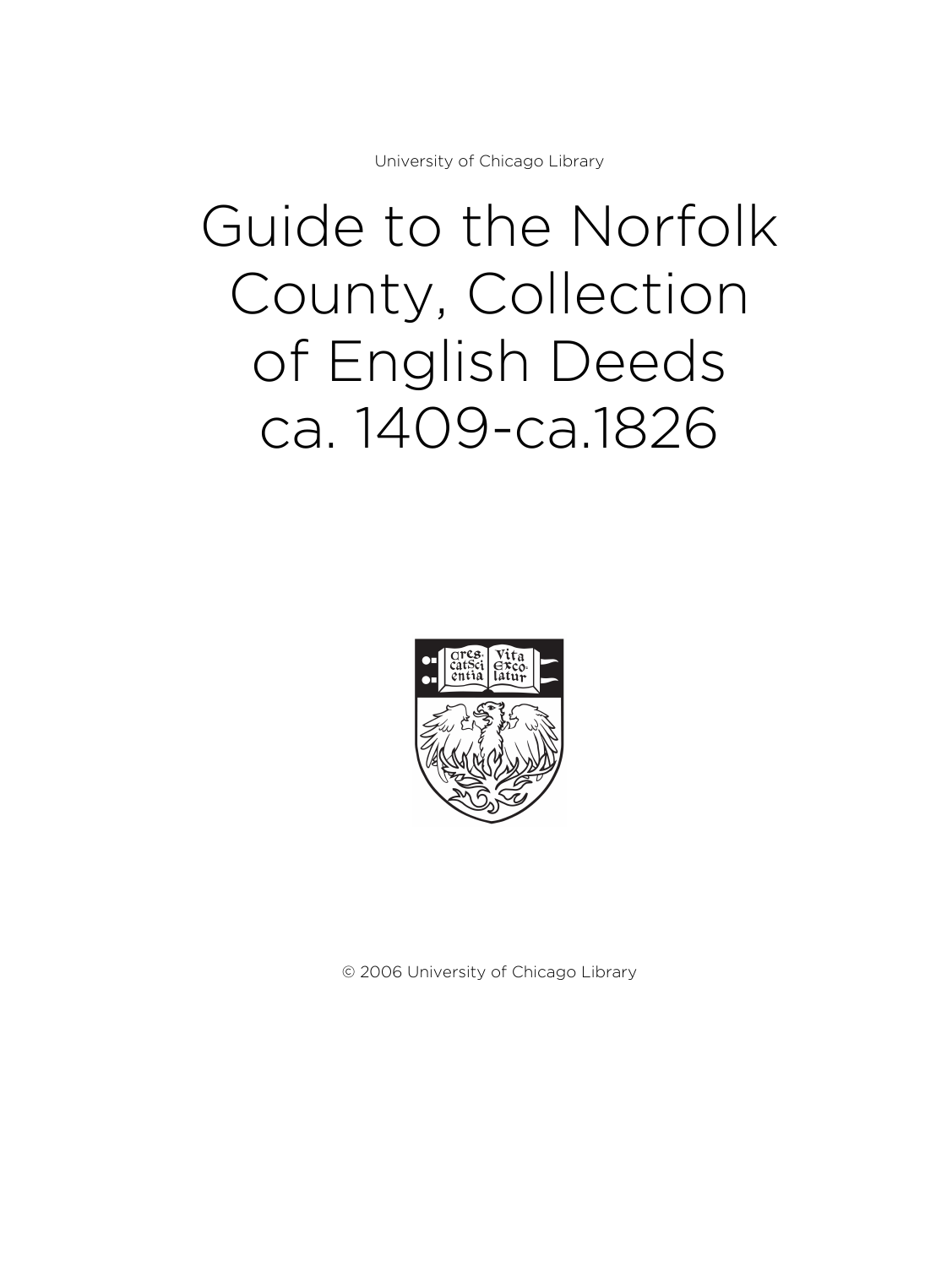# **Table of Contents**

| Acknowledgments            |                        |
|----------------------------|------------------------|
| <b>Descriptive Summary</b> | $\mathbf{\mathcal{Z}}$ |
| Information on Use         | 3                      |
| Access                     | $\mathcal{Z}$          |
| Citation                   | 3                      |
| Scope Note                 | 3                      |
| <b>Related Resources</b>   | 3                      |
| <b>Subject Headings</b>    | 3                      |
| <b>INVENTORY</b>           |                        |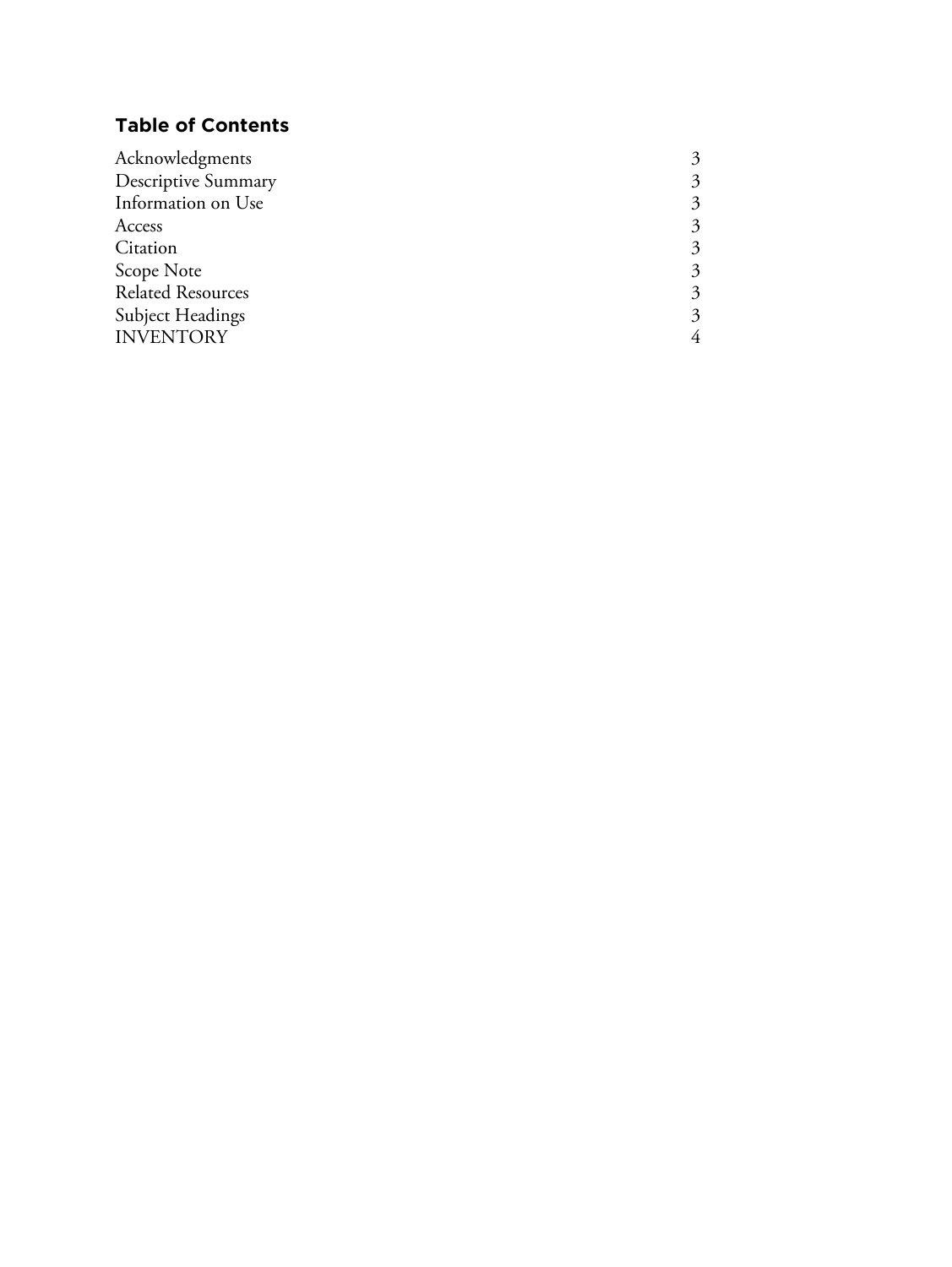# **Descriptive Summary**

| <b>Identifier</b> | ICU.SPCL.NORFOLK                                                                                                              |
|-------------------|-------------------------------------------------------------------------------------------------------------------------------|
| <b>Title</b>      | Norfolk County, Collection of English Deeds                                                                                   |
| <b>Date</b>       | ca. 1409-ca. 1826                                                                                                             |
| <b>Size</b>       | 4 linear feet (8 boxes)                                                                                                       |
| <b>Repository</b> | Special Collections Research Center, University of Chicago Library<br>1100 East 57th Street<br>Chicago, Illinois 60637 U.S.A. |
| <b>Abstract</b>   | Primarily property deeds. Also contains some wills and related documents.                                                     |

# **Acknowledgments**

#### **Information on Use**

#### **Access**

No restrictions.

# **Citation**

When quoting material from this collection, the preferred citation is: Norfolk County, Collection of English Deeds, [Box #, Folder #], Special Collections Research Center, University of Chicago Library

# **Scope Note**

English deeds, wills and related documents from Norfolk, fifteenth to nineteenth- centuries.

# **Related Resources**

The following related resources are located in the Department of Special Collections:

http://www.lib.uchicago.edu/e/spcl/select.html

# **Subject Headings**

- Norfolk (England)
- Norfolk (England) -- History -- Sources.
- Deeds.
- Legal documents.
- Manuscripts.
- Manuscripts, English.
- Wills.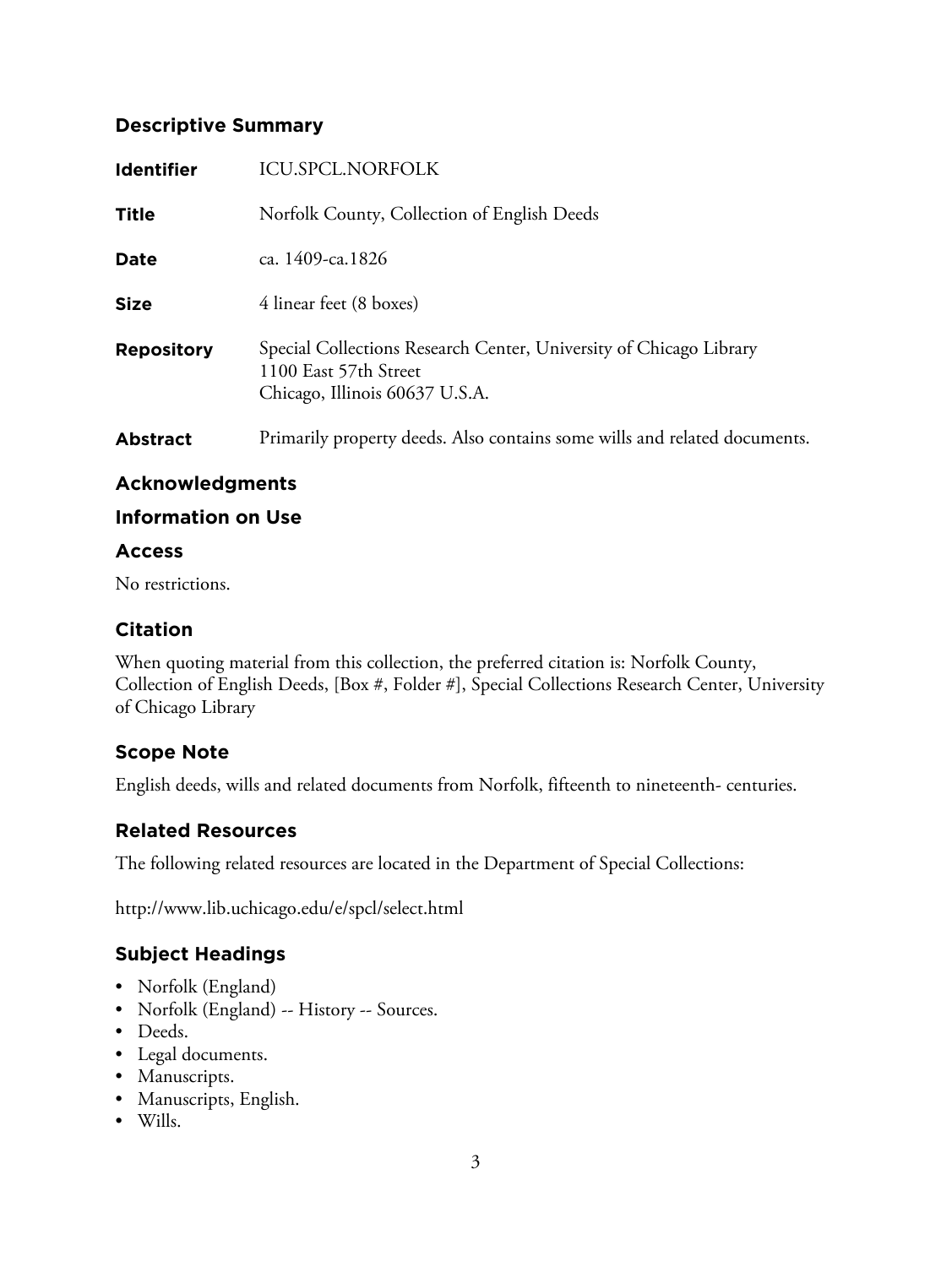# **INVENTORY**

# **Box 1**

**Folder 1**

Deed

- 25 July 11 Henry IV (1409)
- Grantor, Johes Smyth of Wytton
- Grantee, Robto Thurkyld of Posswyke; Thome Sigard of Posswyke
- Parcels, 3 pieces of land in Wytton
- Witnesses, John Spayne, Rica Atteyate; Rico Chapman, Eda Eleynie; Willo Jakys

# **Box 1**

# **Folder 2**

Deed

- 31 August 8 Edward IV (1468)
- Grantor, Agnes Spayne (former wife of John Spayne of Possewyk)
- Grantee, John Spayne (son of Robt. Spayne); Thome Kyssex; Thome Holar; John Fuller.
- Land in Possewyk

# **Box 1**

**Folder 3**

Deed

- 17 July 16 Edward IV
- 1. William Noloth
- 2.  $[?]$
- Lands in Hebyngham

# **Box 1**

# **Folder 4**

Deed

- 10 October 17 Edward IV
- 1. John Aubry; John Cook (draper); Robert Ayliner (alderman of Norwich); Hugo Cotes; John Bisshop; and William Kyng
- 2. Robert Osberne (of Norwich); John Gosselyn; Robto Longe (dyer); and John Attemere
- Land in Possewyk

# **Box 1**

**Folder 5**

Deed

- 4 November 17 Edward IV
- 1. Anna Boleyn
- 2. John Spany of Possewyk
- Manor of Possewyk

# **Box 1**

# **Folder 6**

- Jan. 17 Edward IV
- 1. Robert Brampton; Johes Heydon; John Fyncham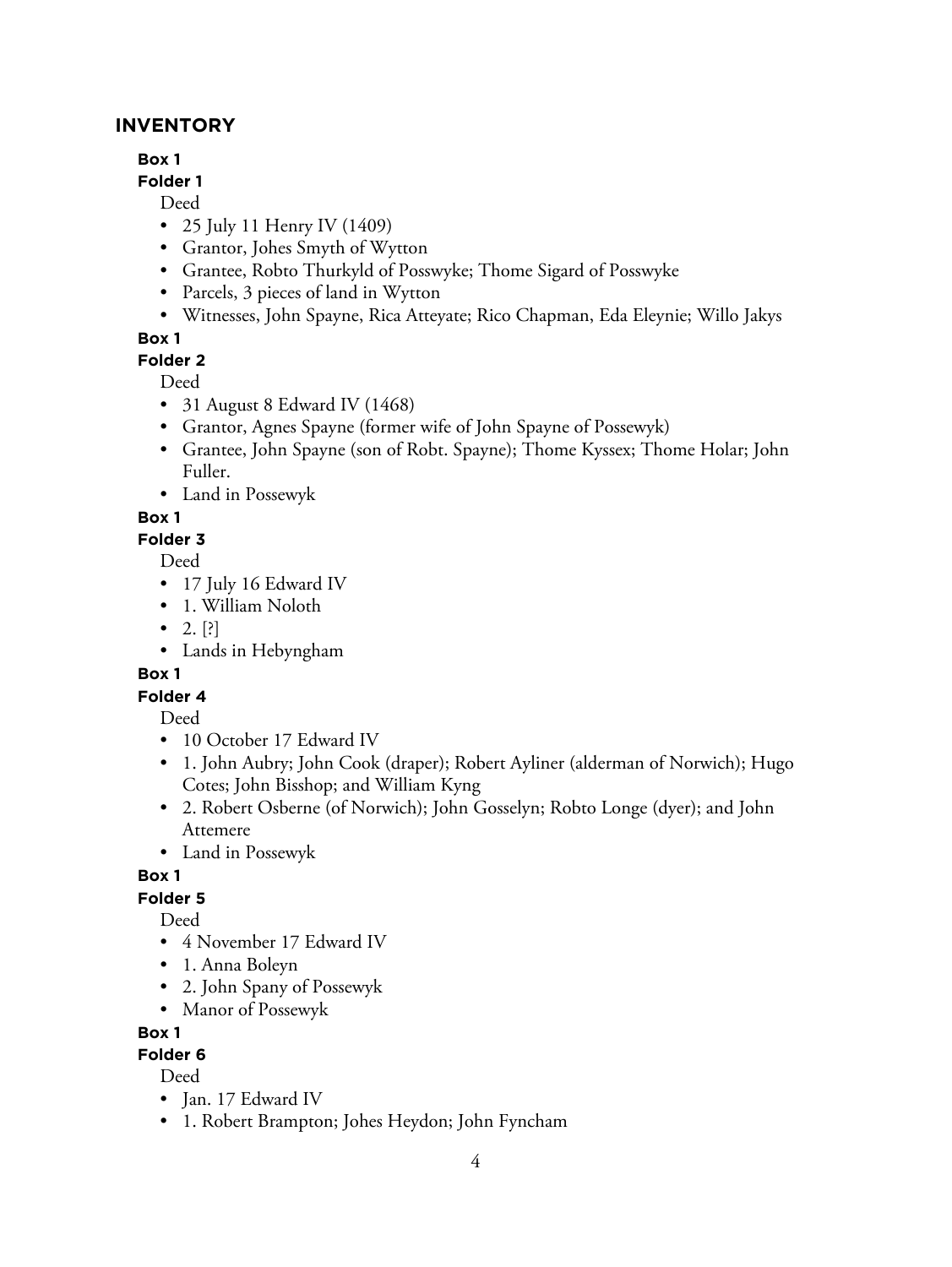- 1. John Brampton (son of Robt. Brampton); Johanne (former wife of John Bokkyng)
- Manors of Walshams and Bryans in Northwalsham

#### **Folder 7**

Deed

- Feb. 3 Henry VI
- Grantor, ? of Possewyk
- Grantee, ?
- Land in Possewyk, etc.

# **Box 1**

## **Folder 8**

Deed

- 10 November 16 Henry VI
- Land in Possewyk

# **Box 1**

## **Folder 9**

Deed

- 31 May 29 Henry VI
- Grantor: Johes Halman (alias Alman)
- Grantee: Willmo Rokewode; Jon Astelee; Edmundo Wichyngham; Nicho Westhalle; and Robto Alman
- Land in Thynyng, Wooddallyng, Heydon

# **Box 1**

# **Folder 10**

Deed

• 17 October 33 Henry VI

# **Box 1**

## **Folder 11**

Deed

- 10 December 35 Henry VI
- 1. William Spany of Norwich; John Yates of Norwich; John Wkyiesan of Possewyk
- 2. Robert Spany of Possewyk; John Leukenore of Reedham; John Germeye of Reedham; Thome Holler of Reedham; John Fuller
- Lands in Possewyk

# **Box 1**

# **Folder 12**

Deed (Grant)

- 31 December 7 Henry VIII
- 1. Johes
- 2. Johe Payne of Yaxham; Thomas Payne; William -----
- Lands in Yaxham

## **Box 1**

# **Folder 13**

- 9 March 19 Henry VIII
- Manor of Dylham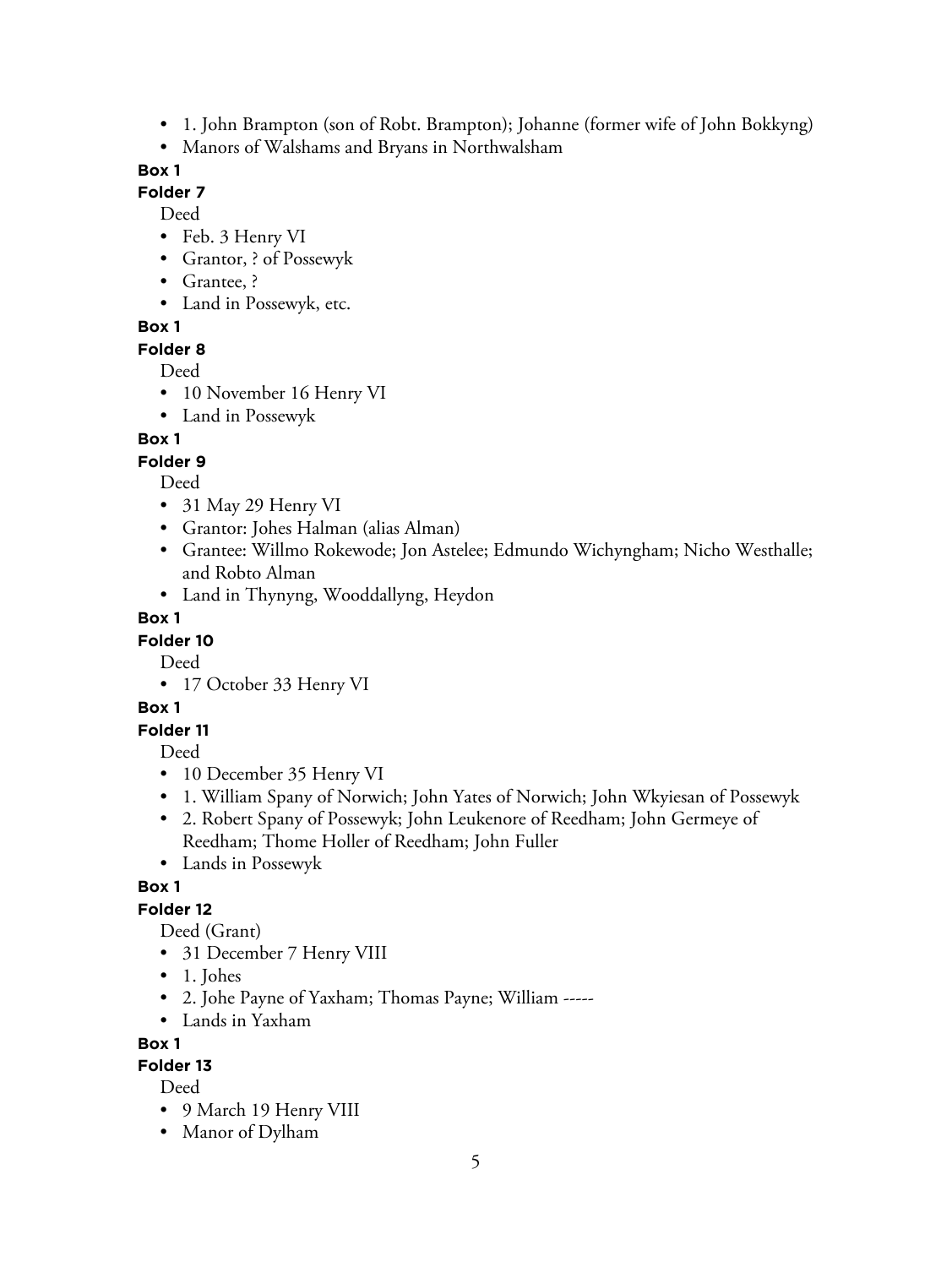#### **Folder 14**

2 deeds

- 2 November 37 Henry VIII
- 1. Robtus Chappman of Magna Plumsted
- 2. John Bulleman of Magna Plumsted
- Land in Magna Plumsted
- 6 October 1 Edward VI
- 1. Robert Chapman of Magna Plumsted
- 2. William Nuttell of Norwich
- Land in Magna Plumsted

# **Box 1**

## **Folder 15**

Indenture of Exchange

- 20 November 1 Edward VI
- 1. Sir William Fermor, knight
- 2. Robert Dume
- Manor of Newton; manor of Pynkeney, Vegvylle and Lucys (?)

# **Box 1**

# **Folder 16**

Deed

- 3 March 4-5 Philip and Mary
- 1. John Wynter of Carbroke (Carbrook)
- 2. Thomas and John Gawdron
- Land in Carbroke

# **Box 1**

## **Folder 17**

Deed (Lease for 200 years)

- 10 June 15 Elizabeth
- 1. Nicholas and Cecyly Gylmyn of Norwich
- 2. Ralph Gylmyn of Norwich
- Land in Shipm and Carbrocke (Carbrook)

## **Box 1**

# **Folder 18**

Deed

- 2 July 19 Elizabeth
- 1. Nicholas Stanton of Stratton St. Marie
- 2. Thomas Towneshend of Stratton St. Marie
- Land in Stratton

# **Box 1**

# **Folder 19**

- 3 May 40 Elizabeth
- 1. Sir Robert Ratcliff, Earl of Suffolk
- 2. Thomas Kempe of Little Bricett in Suffofk and Thomas Kirbye of Honham in Essex
- Manor of Burwelles in East Ruston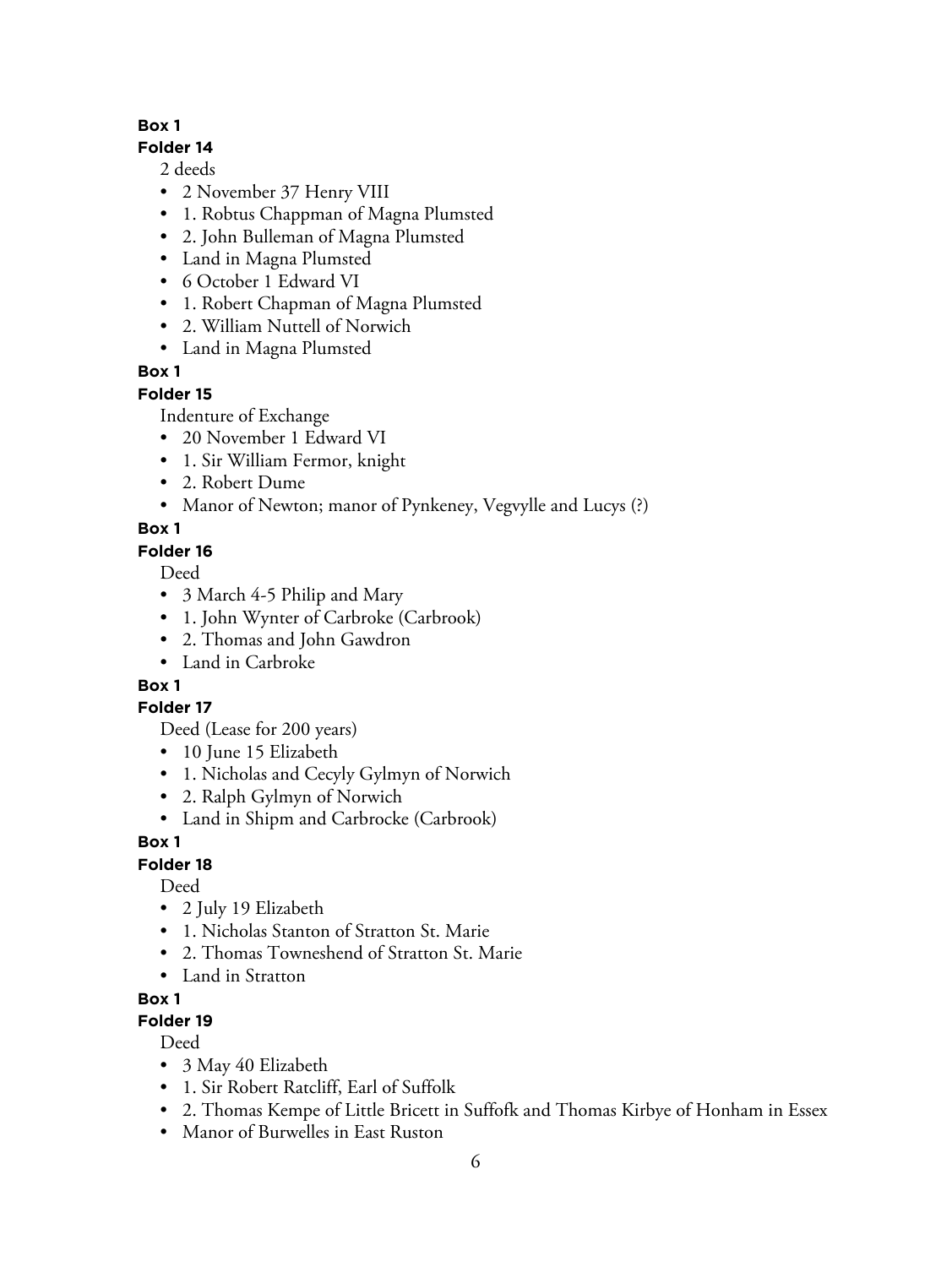#### **Folder 20**

Deed

- 11 August 1607 5 James I
- 1. Alice Paston of Oxmeade, Norfolk (widow of Richard Lambert, alderman of London); Edmonde Lambert of Boyton in Wiltes
- 2. Elias Holman of London
- Lands in Levesham, Kent

# **Box 1**

# **Folder 21**

Deed

- 27 March 7 James I
- 1. Peter Gray of Wooddallinge
- 2. Richard Jarvis of Wooddallinge
- Land in Wooddallinge

# **Box 1**

# **Folder 22**

Deed

- 2 June 11 James I (1613)
- 1. Maria Gray of Wooddallinge
- 2. John Clarkson
- Land in Wooddallinge

## **Box 1**

# **Folder 23**

Deed

- 16 February 14 James I (1616)
- 1. Rogerus Greene of Dunham, Norfolk
- 2. Richard Alpe of Dunham
- Lands in Dunham

# **Box 1**

# **Folder 24**

Deed

- 12 April 14 James I
- 1. John Blomefield of Roydon, Norfolk
- 2. John Horner of Roydon
- Lands in Roydon

## **Box 1**

## **Folder 25**

Deed

- 26 February 17 James I (1619)
- 1. Franciscus Wattes of Matteshall, Norfolk
- 2. Stepho Gooche of Carleton, George Aldred of Barforth Lands in Matteshall

# **Box 1**

## **Folder 26**

Deed

• 31 May 17 James I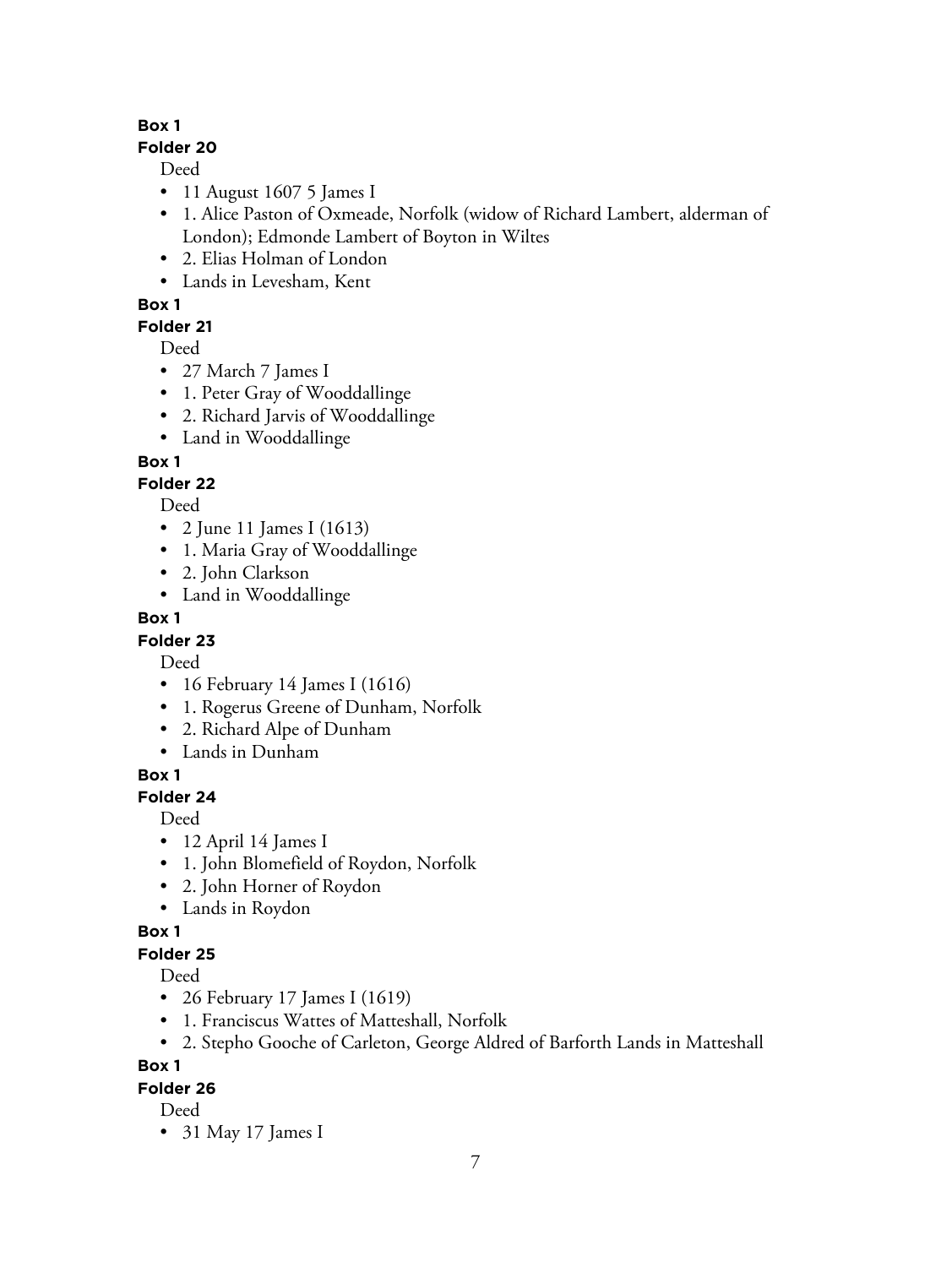- 1. Robt. Halman of Swaffham Market
- 2. Thomas Theodericke of Swaffham Market
- One messuage called the Old Swann in Swaffham Market

#### **Folder 27**

Deed

- 2 October 1 Charles (1625)
- 1. William Howlett of S. Burlingham
- 2. Robert Mellinge of Somleyton, Suffolk
- Land in South Burlingham, Norfolk

#### **Box 1**

#### **Folder 28**

Deed (Release)

- 21 November 1 Charles I (1625)
- 1. William Coppinge of London (heir of Thomas Coppinge of Woodeton, Norfolk
- 2. Thomas Carsey of Woodeton, Norfolk
- Land in Woodeton

#### **Box 2**

#### **Folder 1**

Deed

- 16 November 2 Charles I (1626)
- 1. Anthony Starlinge of Colbye, Norfolk
- 2. Thomas Marsham of Stratton Streles
- Land in Colbye

#### **Box 2**

## **Folder 2**

Deed

- 8 October 4 Charles I (1628)
- 1. William Gelsthorpe of IIford, Essex
- 2. Henry Postell of Happisburghe, Norfolk
- Land in Happisburghe

#### **Box 2**

#### **Folder 3**

Deed

- 29 October 4 Charles I (1628)
- 1. John Havers of Shelfanger
- 2. Andrew Wills, thelder of Royden; Andrewe Wills, the Younger of Roydon
- The Gravel Pit in Roydon

#### **Box 2**

**Folder 4**

Deed

- 5 October 5 Charles I (1629)
- 1. William Clarke of Trymyngham, Norfolk
- 2. Robert and Alice Andrews of Trymyngham
- Land in Trymyngham (3 rods)

#### **Box 2**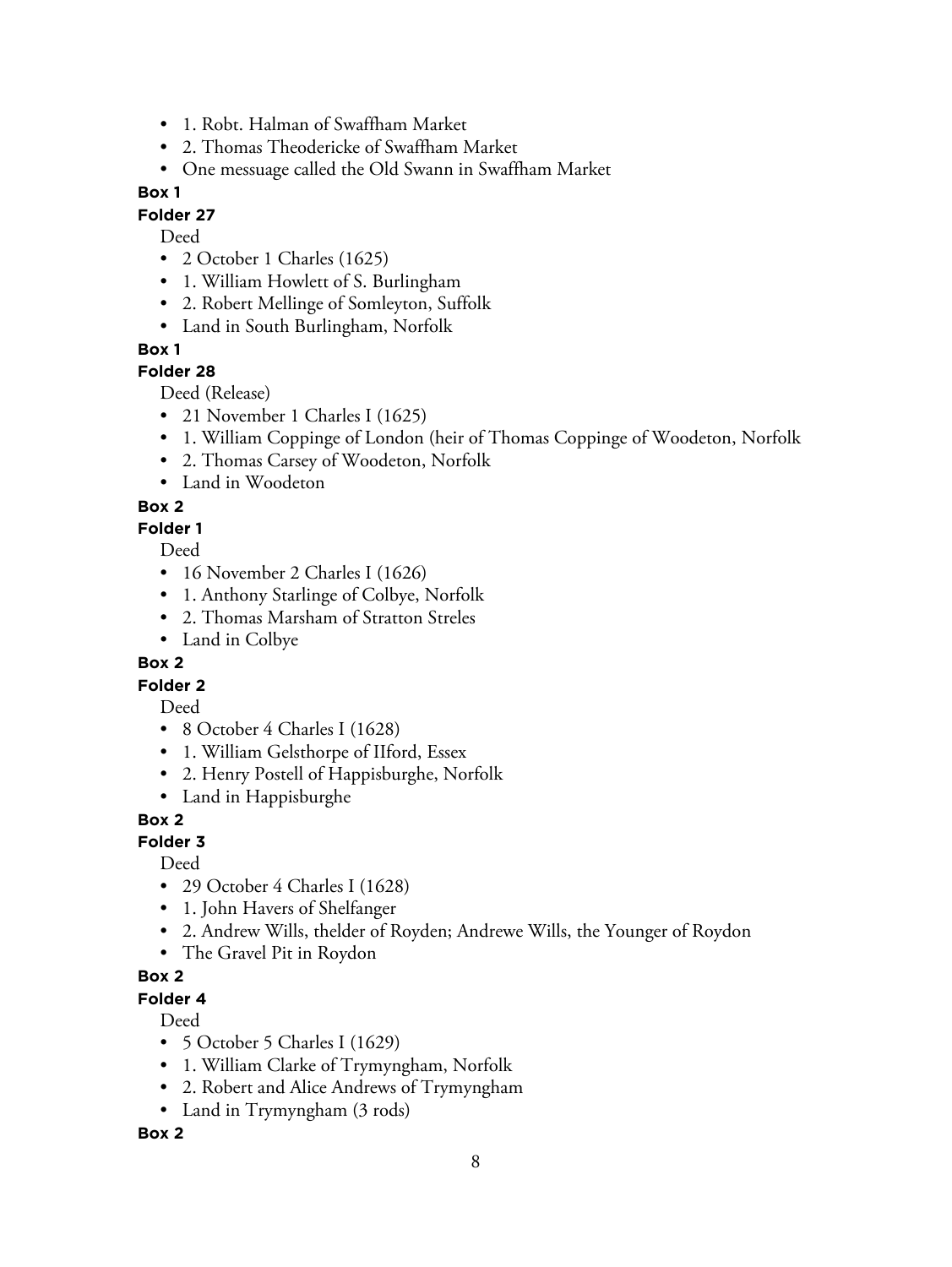#### **Folder 5**

Deed

- 16 November 5 James I (1629)
- 1. Robert Tailer of Corpestie, Norfolk
- 2. William Skottowe of Wooddallinge; Thomas Norton of Heidon
- Lands in Burston, Norfolk

# **Box 2**

**Folder 6**

Deed

- 26 March 5 Charles I (1630)
- 1. Elizabeth Page of Hyngham, Norfolk; Thomas Page (son of Elizabeth); Martin Alden of Hyngham, Norfolk
- 2. Anne Sample of Hyngham
- Land in Hyngham, Norfolk

# **Box 2**

# **Folder 7**

Deed

- 5 October 6 Charles I (1630)
- 1. Anthony Starlinge of Colbye, Norfolk
- 2. Richard Harman of Norwich
- Land in Colbye, Norfolk

# **Box 2**

## **Folder 8**

Deed

- 9 August 7 Charles I (1631)
- 1. Phillip Greene of Dunham
- 2. Thomas Haylett of Southacre
- Land in Dunham

# **Box 2**

**Folder 9**

Deed (Lease)

- 24 December 8 Charles I (1632)
- 1. Sir Thomas Southwell of Wood Rising
- 2. William Welles of Carbrook
- Land in Carbrook

# **Box 2**

## **Folder 10**

Deed

- 15 June 11 Charles I (1635)
- 1. Thomas Nurse of Westderham, Norfolk
- 2. William Cooper of Hilborowe, Norfolk
- 18 acres land in Hilborowe

# **Box 2**

## **Folder 11**

Deed

• 10 October 11 Charles I (1635)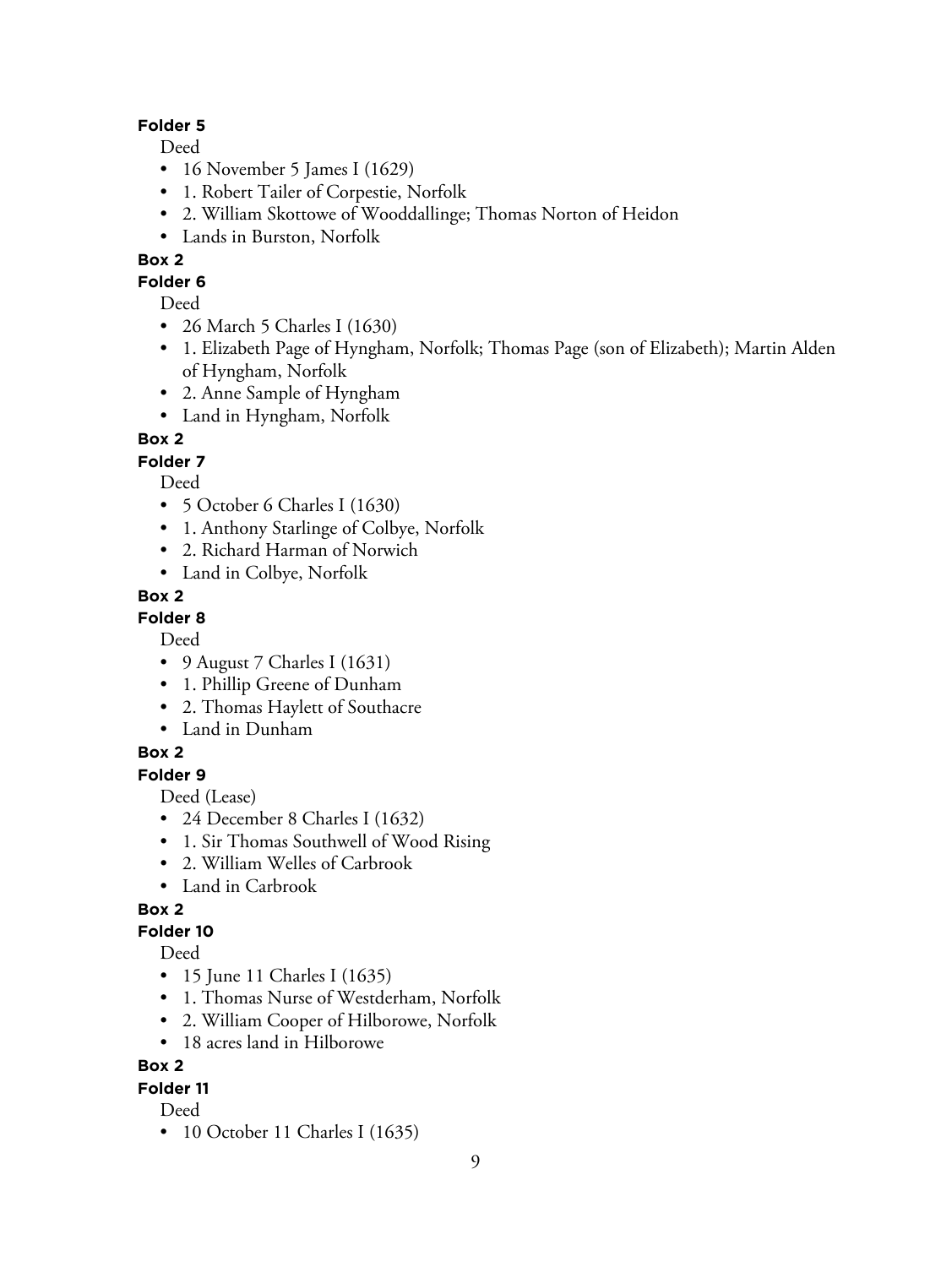- 1. William George of Rockland St. Peters; Mary Litmer of Carbrooke
- 2. Michem Hardy of Carbrooke
- Land in Carbrooke

#### **Folder 12**

Deed

- 13 March 12 Charles I (1636)
- 1. Richard Norton of South Creike, Norfolk
- 2. Thomas Fyndall of South Creike, Norfolk
- Land in South Creike

## **Box 2**

## **Folder 13**

Deed

- 12 December 13 Charles I (1637)
- 1. Thomas Lincolne, Mayor of Thetford
- 2. Daniel Smith of Watton, Norfolk
- Land in Carbrook

## **Box 2**

## **Folder 14**

Deed (Lease for 1,000 years)

- 11 December 16 Charles I (1640)
- 1. John Kettle of Pulham St. Mary Magdale
- 2. Alice Smith and William Smith (her son) of South Burlingham
- 5 acres in South Birlingham

## **Box 2**

## **Folder 15**

Deed

- 15 June 1641
- 1. William Croft of London, heir of Henry Croft of Alisham
- 2. William Symonds of Norwich
- Messuage called Claptons in Groenington

## **Box 2**

## **Folder 16**

Deed

- 21 April 18 Charles I (1642)
- 1. John Halman of Swaffham, Norfolk
- 2. Anthony Cannan of Swaffham
- 2 pieces of land in Swaffham

## **Box 2**

## **Folder 17**

Deed (Lease for 500 years)

- 22 May 21 Charles I (1645)
- 1. Edward Wilcham of Burlingham, Norfolk
- 2. John Pearse of Woodton, Norfolk
- 12 pieces of land in Burlingham

## **Box 2**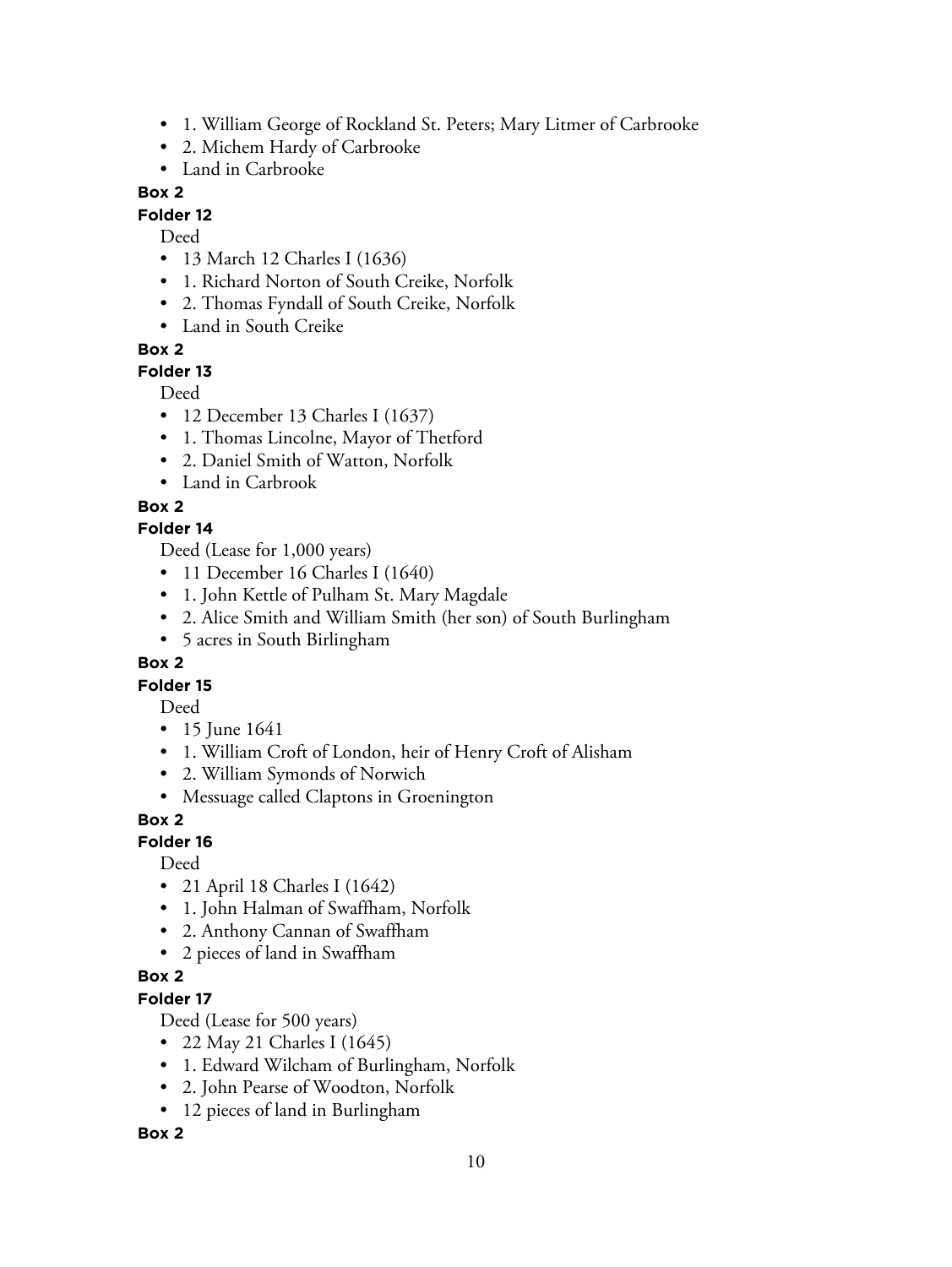#### **Folder 18**

Deed

- 17 May 23 Charles I (1647)
- 1. Anthony Cannon of Swaffham, Norfolk
- 2. John Theodrick of Swaffham, Norfolk
- Land in Swaffham, Norfolk

# **Box 2**

# **Folder 19**

Deed (Lease for 20 years)

- 16 October 24 Charles I (1648)
- 1. George Lawe of Watton, Norfolk
- 2. Daniel Smith of Watton, Norfolk
- Land in Watton and/or Carbrooke

# **Box 2**

# **Folder 20**

4 Deeds (Grant or Gift)

- 10 September 1651
- 1. Edward Garrett of Brancaster, husband
- 2. Robert Segon of Brancaster; Robert Reeder
- Lands in Brancaster
- Bond of William Godham of Brancaster 20 April 1675
- 30 January 1593
- Edward Garrett, sen.
- 2 August 13 James I
- Lands in Brancaster

# **Box 2**

## **Folder 21**

Deed (Lease for 21 years)

- 1 March 1652
- 1. John Buckland of Westharptry, Somerset
- 2. John Landall of Hainford, Norfolk
- Land in Hainford

# **Box 2**

## **Folder 22**

Deed

- 20 January 1656
- 1. William Lyncolne, the elder, of Hingham, Norfolk
- 2. Robert Downing of Hingham
- 2 houses in Hingham

# **Box 3**

# **Folder 1**

- 20 October 12 Charles II (1660)
- 1. Robert Longe of Reymerston, Norfolk
- 2. Robert Ellis of Hingham, Norfolk
- Land in Hingham Manor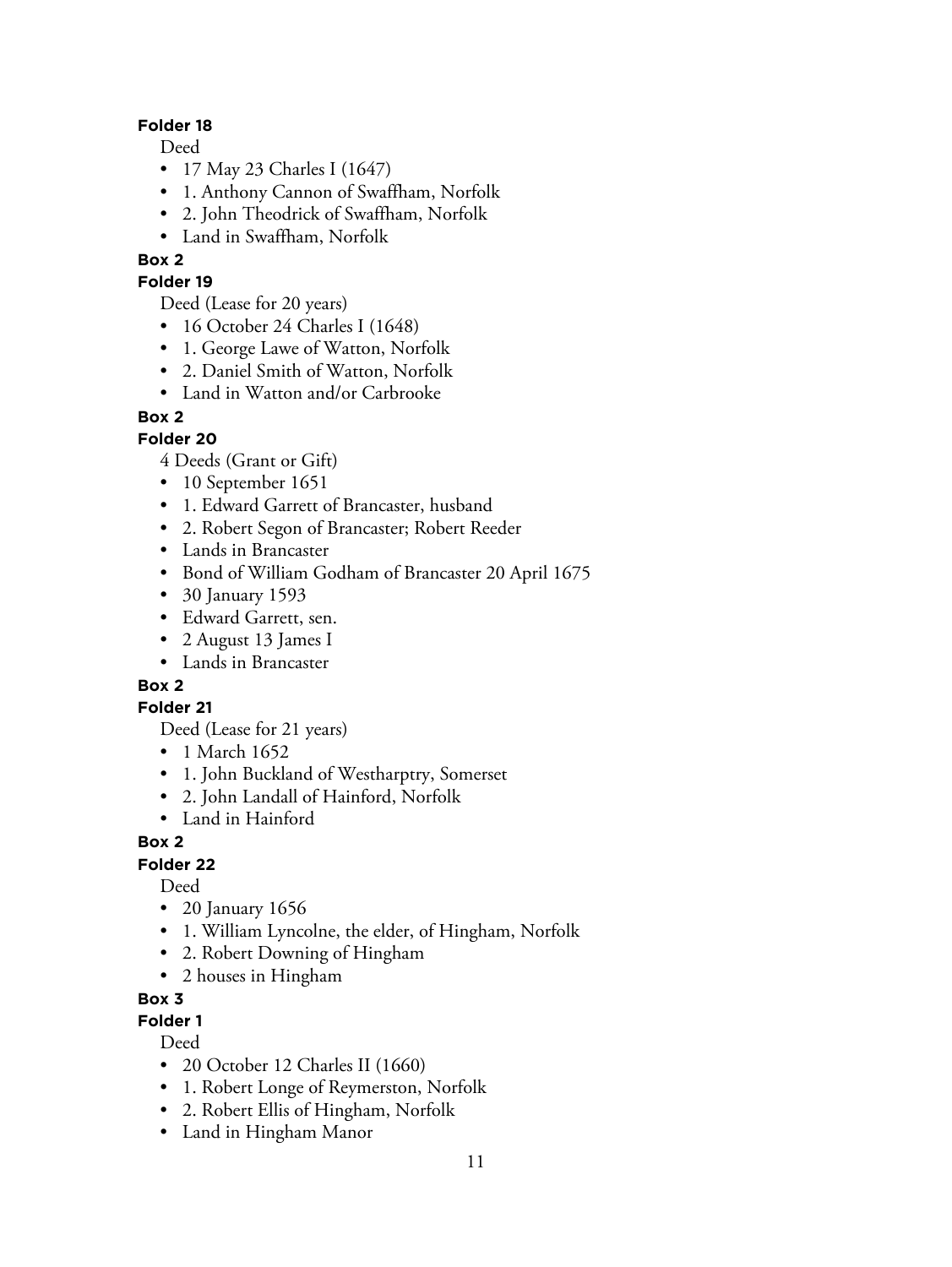## **Folder 2**

Deed

- 5 November 14 Charles II (1662)
- 1. William Marsham of Stratton Strawless
- 2. William Pecke of London
- 3 pieces of land in Haynford, Norfolk

# **Box 3**

# **Folder 3**

Deed (Power of Attorney)

- 4 April 1664
- 1. Aron Bartram of London, Yeoman authorizes
- 2. Roger Joyse, and others
- To represent him before the court of the Manor of Woodalling (Dallinghall)

# **Box 3**

# **Folder 4**

Deed (Lease for 1,000 years)

- 24 June 1695
- 1. Joshua Foulser of Great Yarmouth
- 2. Nicholas Goddard of Shelfanger
- Land in Roydon

# **Box 3**

# **Folder 5**

Deed (Final Concord)

• William III (1698-99 ?)

# **Box 3**

# **Folder 6**

Deed

- 18 January 1699
- 1. Thomas Clipperton of Trymington
- 2. Robert Stapp of Hymingham
- Land in Trymington

# **Box 3**

# **Folder 7**

Deed

- 24 June 1699
- 1. Bartholomew Stone of Minklewood
- 2. Thomas Claxton of Hackford (Hingham)
- 3. Peter Elwin of Cuttington
- Lands in Hackford

# **Box 3**

# **Folder 8**

Obligation Bond

- 24 June 1699
- 1. Thomas Claxton of Harlford next Hingham
- 2. Peter Elwin of Tuttington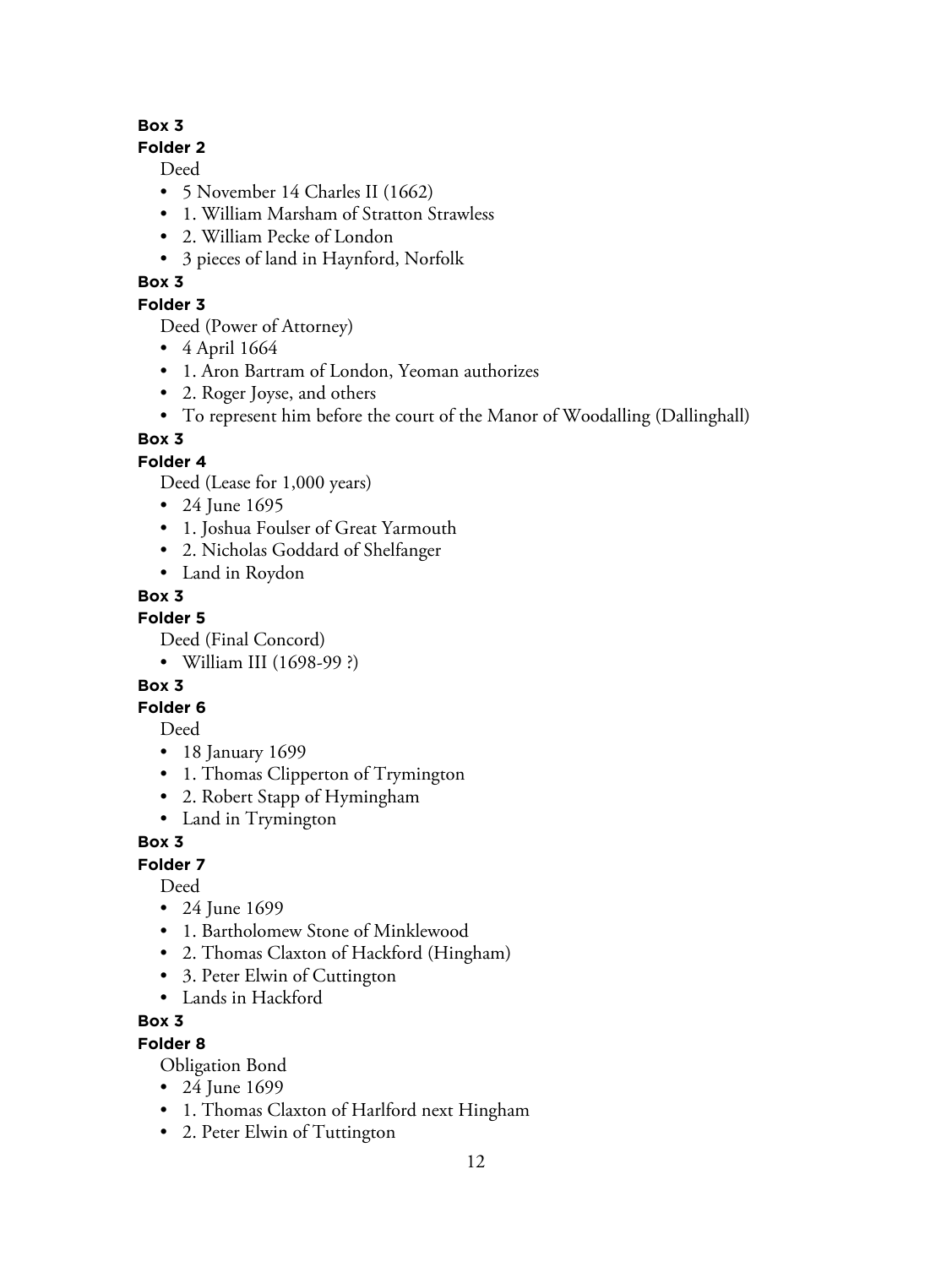- 3. Bartholomew Stone
- Fullfillment of Indenture tripartite

#### **Folder 9**

Deed (Mortgage-Lease for 1,000 years)

- 26 May 1699
- 1. John Faulke of Bunwell, Weaver; Thomas Faulke of Norwich, weaver
- 2. Robert Bendish of Norwich
- Land in Bunwell, Carleton Roads, and Wymondham

#### **Box 3**

#### **Folder 10**

Deed (Marriage Settlement)

- 1 September 1699
- 1. John Fowler of Southacre, yeoman
- 2. John Bagge of King's Lynn; Charles Bagge of Cockley Cley
- Lands in Stoke and Wretton

# **Box 3**

#### **Folder 11**

Deed (Obligatory Bond)

- 23 November 1702
- 1. Thomas Whitby
- 2. Samuel Luidoe
- Concerning indenture of bargain and feofment

## **Box 3**

#### **Folder 12**

Deed (Obligatory Bond)

- 2 October 1703
- 1. John Money, worstedweaver of Norwich; Jauniry Money, wife of William
- 2. William Money, bricklayer of London
- 3. Richard Sprat, baker of Norwich
- Concerning an indenture of Release

#### **Box 3**

## **Folder 13**

Deed (Lease for 15 years)

- 24 November 1705
- 1. Henry Scarlett of Norton, yeoman
- 2. William Nelson of Dunham
- Land in Little Dunham (free and copyhold lands)

#### **Box 3**

#### **Folder 14**

Deed (Mortgage)

- 19 July 1707
- 1. William Newman of Baconesthorpe; Charles Hatton of London
- 2. Joseph Fox of Shadbrooke, Suffolk
- Lands in Shadbrooke Hoxon and Weybread in counties of Norfolk and Suffolk
- (Elizabeth Webb lent Newman and Hatton 360 for the use of Joseph Fox)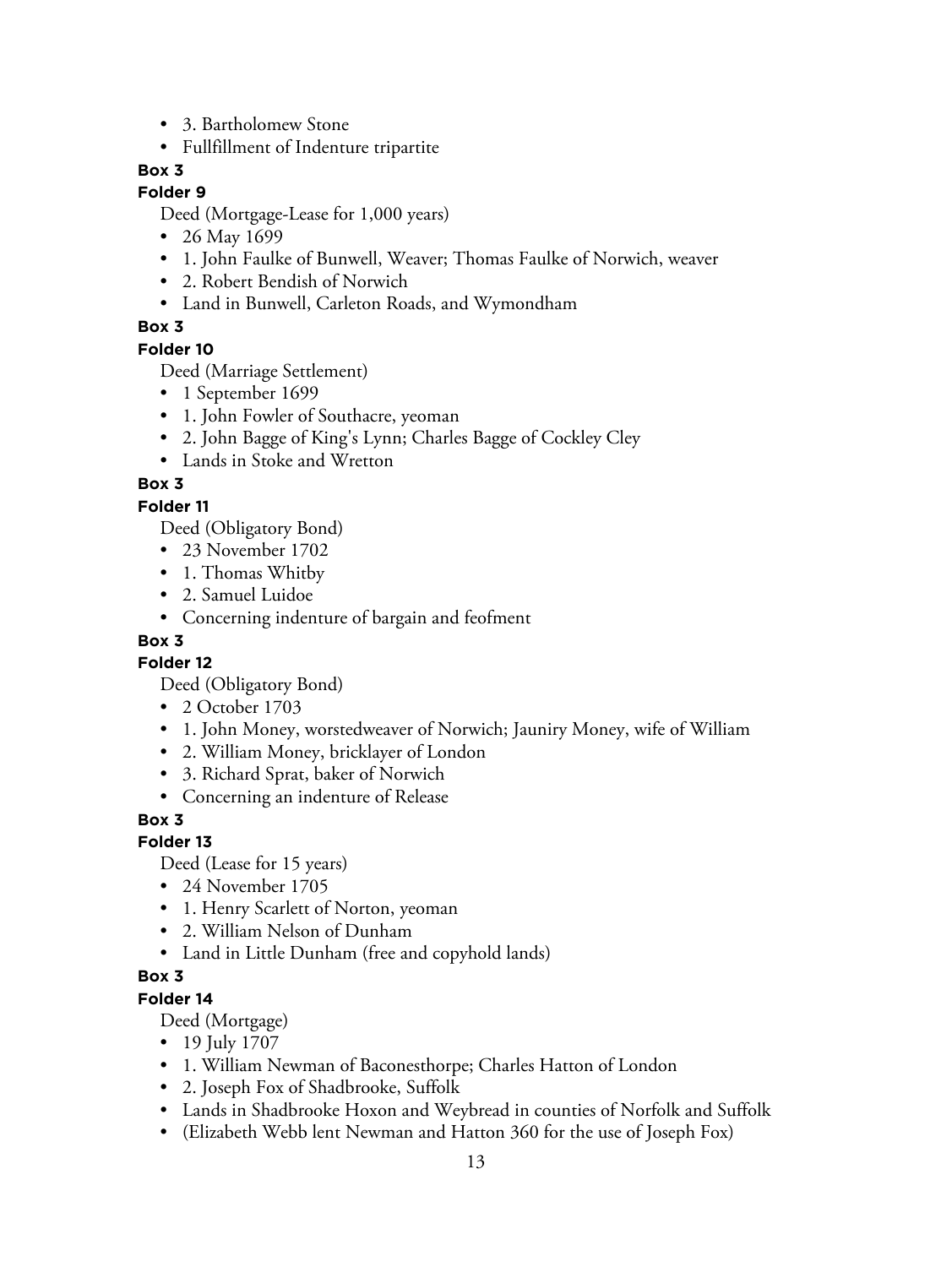## **Folder 15**

Deed (Obligation - obligatory bond)

- 18 November 1707
- 1. Thomas Wade of Wearham
- 2. John Wright
- Concerning indenture of Bargain and Sale

# **Box 3**

# **Folder 16**

3 deeds

- Bargain and Sale
- 30 October 1708
- 1. Edmund Wright of Deeping
- 2. John Burkin of North Burlingham
- Lands in Tarrgate in Forncett St. Peter
- Copyhold Surrender
- 30 October 1708
- 1. Edmund Wright of North Burlingham
- 2. John Barking of North Burlingham
- Manor of Forncett Clarers
- Obligatory Bond
- 30 October 1708
- 1. Edmund Wright of Deepham
- 2. John Burkingham of North Burlingham
- Fullfill of Indenture of Release bearing same date

# **Box 3**

# **Folder 17**

Deed (Release)

- 2 September 1710
- 1. Ash Windham of Felbrigg
- 2. Horatio Townshend; Thomas Windham; and Joseph Windham (brothers of Ash)
- Lands in Gresham, Norfolk

# **Box 3**

# **Folder 18**

Deed (Articles of Agreement)

- 5 September 1717
- 1. Stephen Bond of Amringhallin
- 2. Peter May of Woodrising
- Land in ?

**Box 3**

# **Folder 19**

Deed (Articles of Agreement, Bond)

- 18 May 1721
- 1. Thomas Allen of King's Lynn
- 2. Richard Berney of Norwich
- Involves South Sea Co.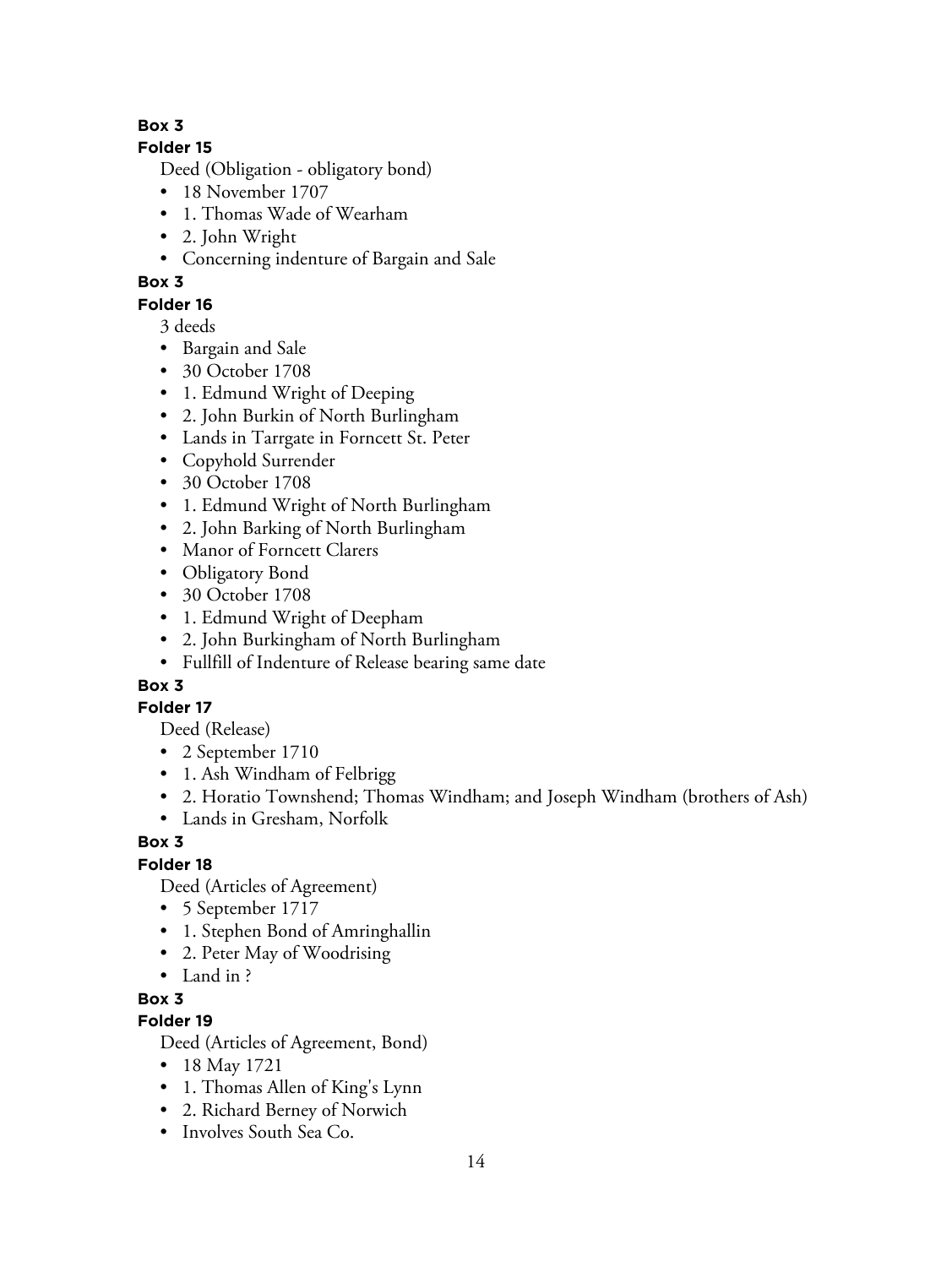## **Folder 20**

Deed

- 10 June 30 Charles II (1678)
- 1. Mary Davy
- 2. Robert Freeman of Little Fransham
- Seven acres in Little Fransham

# **Box 3**

**Folder 21**

Deed (Lease for 1 year)

- 5 March 1683
- 1. Jostina Greene of Kingston upon Hull
- 2. Woolestone Greene of King's Lynn
- Land in Lynn

# **Box 3**

# **Folder 22**

Deed

- 18 April 1684
- 1. William Corie of Catton, Norfolk; William Chetleburgh of Hempnall
- 2. Richard Gay of Norwich (hosier)
- Lands in Woodton, Hempnall, Saxlingham, and Shottisham, Norfolk

# **Box 3**

**Folder 23**

Deed (Lease for 99 years)

- 12 May 1684
- 1. Robt. Chettleburgh of Hempnall
- 2. Margrett Chettleburgh (grandchild of above)
- Lands in Hempnall

# **Box 3**

# **Folder 24**

Deed (Lease for 1 year)

- 29 June 36 Charles II (1684)
- 1. Christopher Grey of Little Barningham; Edward Grey of Holt
- 2. Lawrence Goodwin of Norwich
- 1 acre freehold in Colby

# **Box 3**

# **Folder 25**

Obligatory Bond

- 10 October 36 Charles II (1684)
- 1. Robert Styleman
- 2. Nicholas Styleman
- Performances of indentures of Bargain and Sale

# **Box 3**

# **Folder 26**

Deed (Articles of Agreement)

• 16 April 1685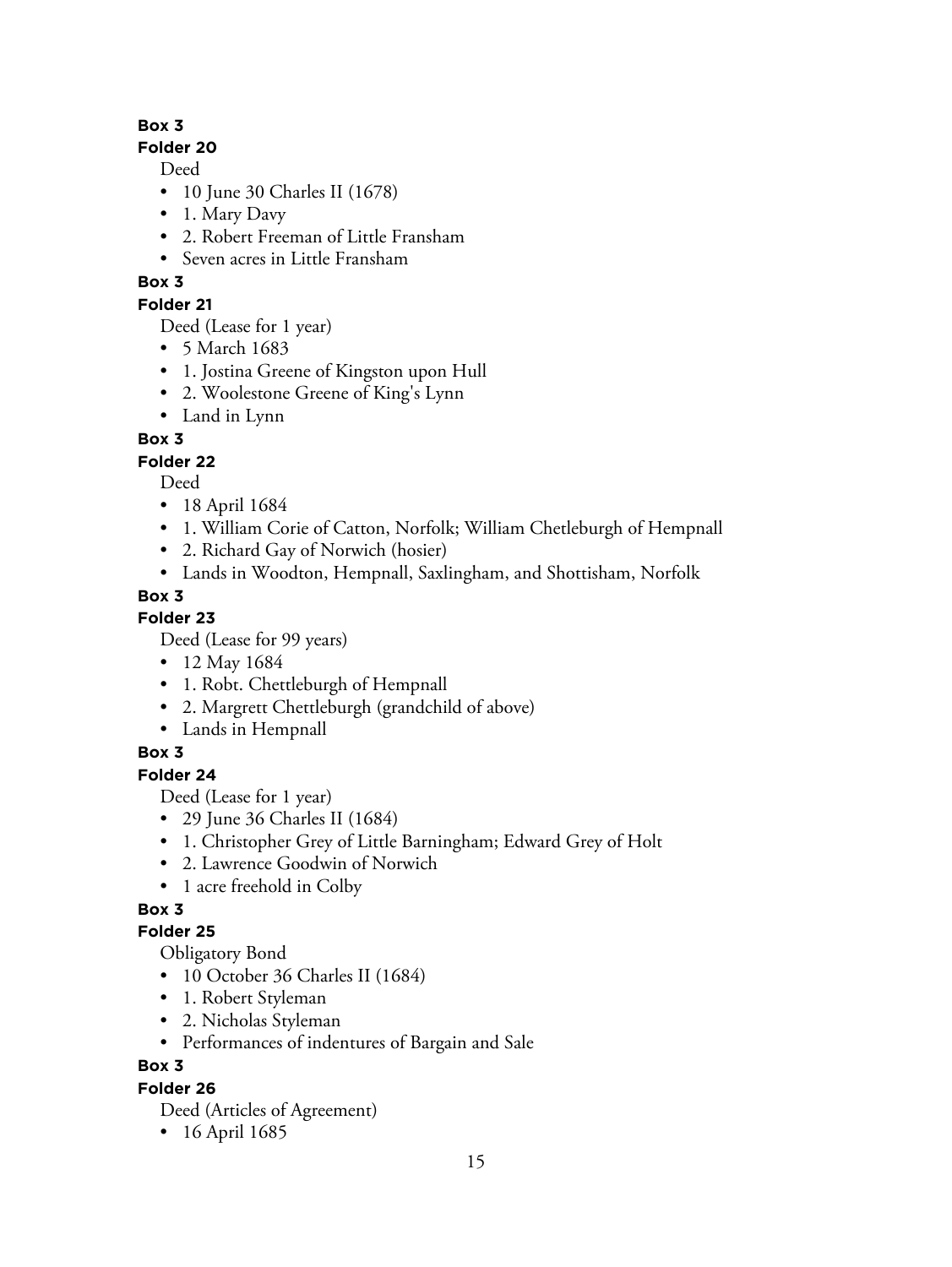- 1. Robert Horner of Roydon
- 2. Hohn Greene of East Deereham
- Lands in Roydon, Norfolk

#### **Folder 1**

Deed (Lease for 1,000 years) Cancelled

- 25 October 1 James II (1685)
- 1. Charles Nedham of Westhorpe, Norfolk; Charles Shane of Lincoln's Inn; William Sedley of Morley Hall, Norfolk
- 2. Hugh Pratt of Old Buckenham, Norfolk
- 3. Henry Pratt of Old Buckenham, Norfolk; John Kendall of Norwich (trustees for Alice and Mary Pratt)
- Lands in Old Buckenham

## **Box 4**

#### **Folder 2**

Deed (Release)

- 26 March 1690
- 1. George Smith of Topcroft, doctor
- 2. John Lane of Topcroft, yeoman
- Land in Topcroft

#### **Box 4**

#### **Folder 3**

2 deeds

- Mortgage
- 18 October 1690
- 1. Thomas Bransby of Great Forlingland
- 2. Edward Wigg of Shottesham St. Hilary
- Land in Porlingland
- (Manor of Framingham Earle)
- Copyhold
- 18 October 1690
- 1. Thomas Bransby
- 2. Edward Wigg
- Land in Manor of Framingham Earle

#### **Box 4**

#### **Folder 4**

Deed (Marriage Settlement)

- 6 April 1693
- 1. Mary Ward of Great Yarmouth; Benjamin Ward (son)
- 2. Thomas Atkins, merchant of Great Yarmouth
- 3. Sarah Atkins (daughter of Thomas)
- Lands in Great Yarmouth

## **Box 4**

# **Folder 5**

Deed

• 26 July 1693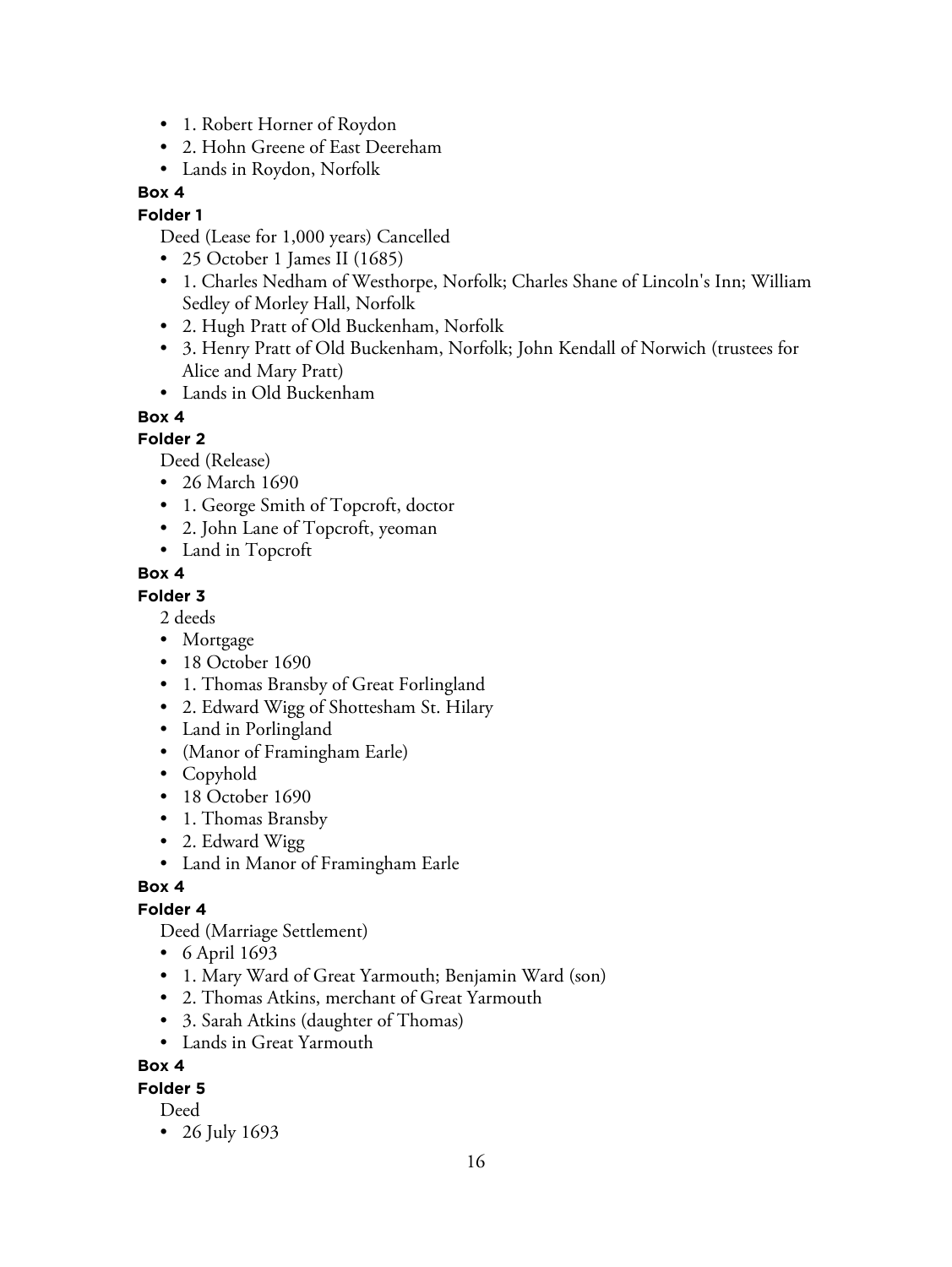- 1. Francis Gooch of Slowley, sen.; Francis Gooch, jr.
- 2. Anthony Durrant of Hilborow
- Land in Hilborow

## **Folder 6**

Deed (Lease for 1 year)

- 11 October 1693
- 1. Thomas Harcoik of Woodton (Wootton); John Greene of Norwich
- 2. Roger Howman of Norwich, doctor
- Land in Woodton

## **Box 4**

## **Folder 7**

Deed (Lease for 80 years)

- 25 March 14 Charles II (1662)
- 1. Peter Cushinge of Norwich; Stephen Bullock of Lesingham; Robert Ward of Walcott
- 2. Robert Lambert of East Ruston, Norfolk; Robert Harmer of Great Yarmouth; John Harmer of Great Yarmouth
- Manor of Cardeston Netherhall in East Ruston

# **Box 4**

#### **Folder 8**

Deed (Quit Claim)

- 20 August 1664
- 1. Alice Bartram (widow of Aron Bartram)
- 2. Edward Messinger
- Land in manor of Woodallinge

# **Box 4**

# **Folder 9**

Deed

- 16 January 1665
- 1. Thomas Pincher of Great Fransham, Norfolk
- 2. Mathew Flegge of Great Fransham, Norfolk
- Land in Great Fransham

# **Box 4**

# **Folder 10**

Deed

- 26 June 17 Charles II (1665)
- 1. Thomas Goulder of Trunche, Norfolk
- 2. Thomas Clipton of Trymingham
- Land in Trymingham

# **Box 4**

# **Folder 11**

Deed (Final Concord)

- 18 Charles II (1666-67)
- Lands in Woodton

# **Box 4**

**Folder 12**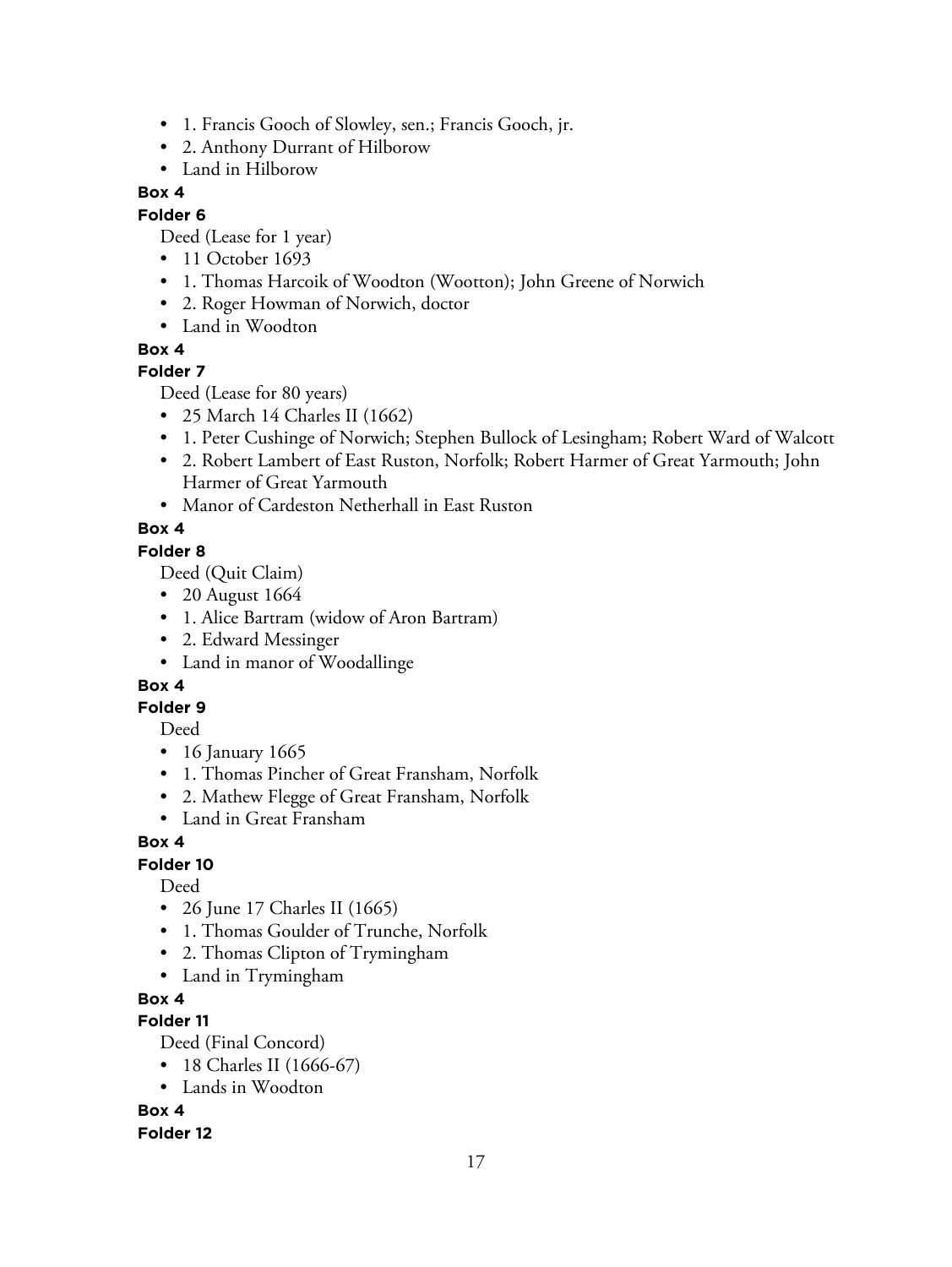#### Deed

- 8 June 1667
- 1. Christopher Cocke of Forncett, Norfolk
- 2. Charles George Cocke of Forncett, Norfolk
- Manor of Jermyes, alias Charston Jermyes
- Also land in Hapton, Moulton, and Stratton

## **Box 4**

#### **Folder 13**

Deed

- 16 March 1670
- 1. Thomas Lone of Mitford, Suffolk
- 2. John Billingsley of Norwich
- Land in Lingwood

#### **Box 4**

#### **Folder 14**

Deed (Marriage Settlement)

- 1 April 1670
- 1. John Theodricke of Swaffham
- 2. Thomas Theodricke; Mary Preist
- 3. Edmund Mott of Colket next Osborough; James Theodericke Lands in Swaffham

#### **Box 4**

#### **Folder 15**

Deed

- 4 May 24 Charles II (1672)
- 1. Thomas Tricker of Ditclingham, Norfolk
- 2. Edward Mingay of Norton Subcrosse
- Lands in Bungay Burghe

## **Box 5**

## **Folder 1**

Deed

- 1 January 26 Charles II (1674)
- 1. Richard Gogyll of Gymingham
- 2. Thomas Clipperton of Trymingham
- Land in Trymingham

## **Box 5**

## **Folder 2**

Deed (Articles of Agreement)

- 16 May 1674
- 1. William Doyly of Shottisham
- 2. Samuell Kerdon of Norwich; Marke Cockey, merchant of Norwich; Thomas Ball, leatherseller of London
- Lands in Shottisham

# **Box 5**

## **Folder 3**

Deed (Final Agreement - Recovery)

• 12 February 32 Charles II (1680)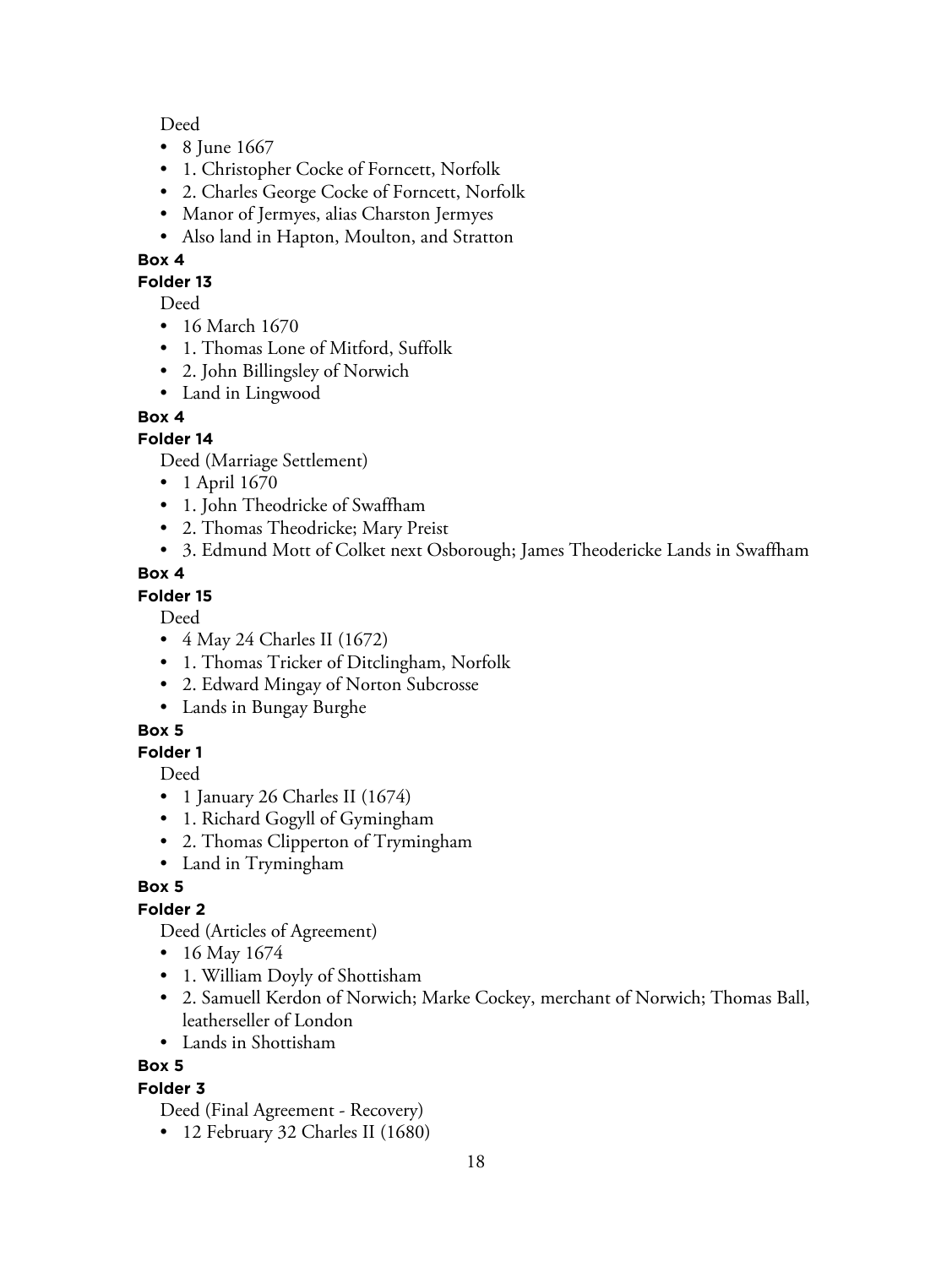- 1. Mathoes Chapman and Clement Smyth
- 2. Phillip Gaudy and Robert Hunte
- 40 acres in South Burlingham

#### **Folder 4**

Deed (Lease for 9 years)

- 15 May 32 Charles (1680)
- 1. William Pecke of Hayneford, Norfolk
- 2. William Harrod of Hayneford, Norfolk
- Land in Hayneford (57 acres)

#### **Box 5**

#### **Folder 5**

Deed

- 29 September 34 Charles II (1682)
- 1. Richard Huntington of Great Yarmouth
- 2. Henry Austine of Norwich
- Lands and buildings in Norwich

#### **Box 5**

#### **Folder 6**

Deed (Surrender and Admission)

- Extract of Court Roll
- 26 October 1646
- 1. Dorthea Skarnedale
- 2. John Holly, jr.
- Land in Manor of Holme, inc. Mare, qd Holkhams and Derrys

## **Box 5**

#### **Folder 7**

Deed (Surrender and Admission)

- Extract of Court Roll
- 21 October 1652
- 1. Nicholas Blackborn of Holme next the Sea
- 2. John Holley the Younger
- 5 rods at Holme next the Sea; sometimes Holkhams and Berrys

## **Box 5**

#### **Folder 8**

Deed (Surrender and Admission)

- 4 October 1653
- 1. Robert Slapp
- 2. Agnes Slapp
- Manor of Trymingham Lancaster

#### **Box 5**

#### **Folder 9**

Deed (Surrender and Admission)

- 5 July 16 Charles (1664)
- 1. John Streeke of Gymingham Lancaster
- 2. Dorothea Brandon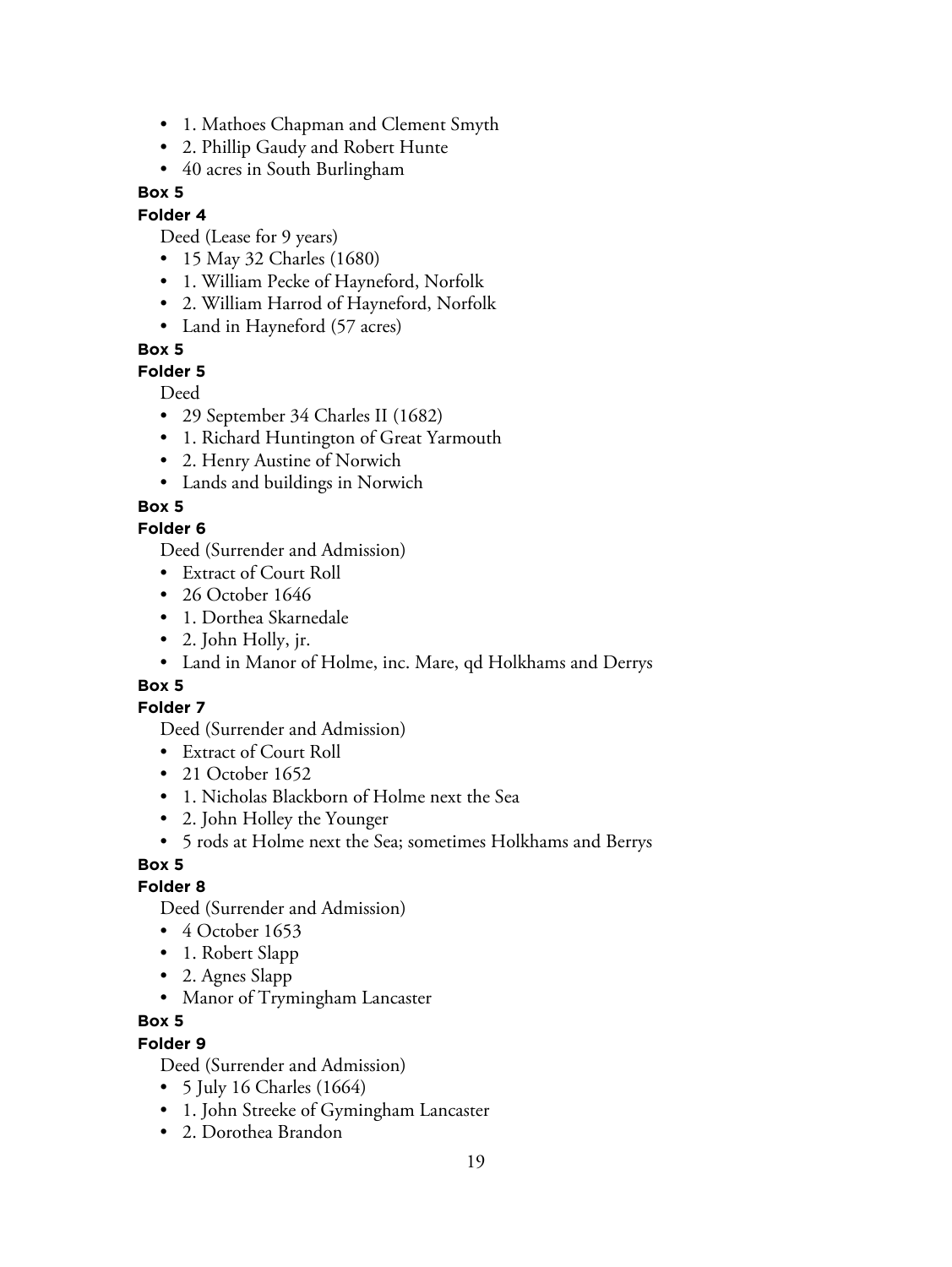• Land in Manor of Gymingham Lancaster

#### **Box 5**

# **Folder 10**

Deed (Copyhold)

- 23 April 18 Charles II (1665)
- Manor of Gymingham Lancaster exe Southrepps

## **Box 5**

#### **Folder 11**

Deed

- 20 December 1723
- 1. John Cusande of King's Lynn
- 2. Lawrence Turner of King's Lynn
- Land in King's Lynn

## **Box 5**

# **Folder 12**

Deed (Obligation)

- 30 March 1732
- 1. John Cusande of King's Lynn
- 2. William Lingay

# **Box 5**

## **Folder 13**

Deed (Obligation)

- 18 May 1734
- 1. Thomas Luelling of Hilburgh
- 2. Elizabeth Stallon of Ely, Isle of Ely
- Payment on Indenture of Release

# **Box 5**

## **Folder 14**

Deed

- 18 November 1751
- 1. Richard Thorpe of Bylaugh; Elizabeth Thorpe of East Ruston
- 2. James Olnys of Witton
- Land in East Ruston

# **Box 5**

## **Folder 15**

Deed (Lease for 14 years)

- 29 December 1752
- 1. James Burkin of North Burlingham
- 2. Richard Read of Lingwood
- Land in South Burlingham

## **Box 5**

## **Folder 16**

Deed (Assignment of Mortgage; Securities in Trust)

- 27 September 1754
- 1. Thomas Morse of Norwich
- 2. Benjamin Nuthall K. Lynn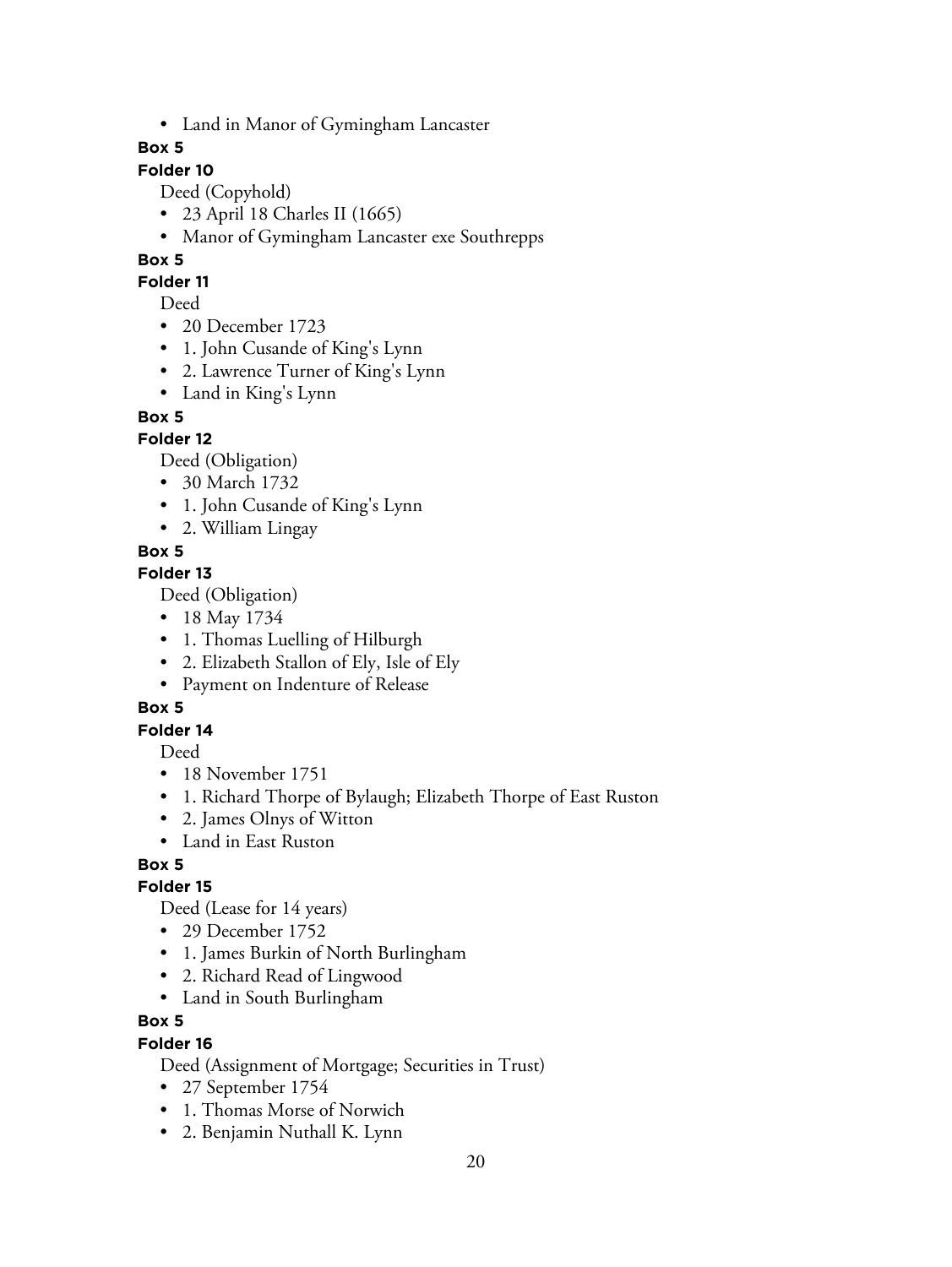- 3. William Dye, merchant of Norwich
- 4. John Nuthall of Norwich
- Land in Norwich

#### **Folder 17**

Deed

- 7 February 1755
- 1. Stephen Gardnier of Norwich; Edmund Hooke of Norwich; Jermy Harcourt of Norwich
- 2. Henry Vale of Norwich, chapman
- 3. Benjamin Nuthall of King's Lynn; William Dye, merchant of Norwich
- Land in Norwich

#### **Box 5**

#### **Folder 18**

Final Concord

- 12 George III (1771-72)
- 1. Thomas Beckett
- 2. John Hill
- Land in Bedingham, Woodton, Norton

#### **Box 5**

#### **Folder 19**

Final Concord

- 13 George III (1772-73)
- 1. James Brown
- 2. John Game
- 3. Christophe West
- Lands in Nortwalsham and Thornage

#### **Box 5**

#### **Folder 20**

Deed (Lease for 7 years)

- 25 January 1802
- 1. John Astley of Thornage
- 2. Charles Beart of Horleston
- Lands in Horleston

#### **Box 5**

## **Folder 21**

Deed (Surrender and Admission)

- 3 June 22 Charles II (1669)
- 1. John Lancaster of Heverton
- 2. Henry Nogus
- Lands in Hoverton St. Johns

#### **Box 5**

# **Folder 22**

Deed (Surrender and Admission)

- 17 March 23 Charles II (1670)
- 1. John Bondson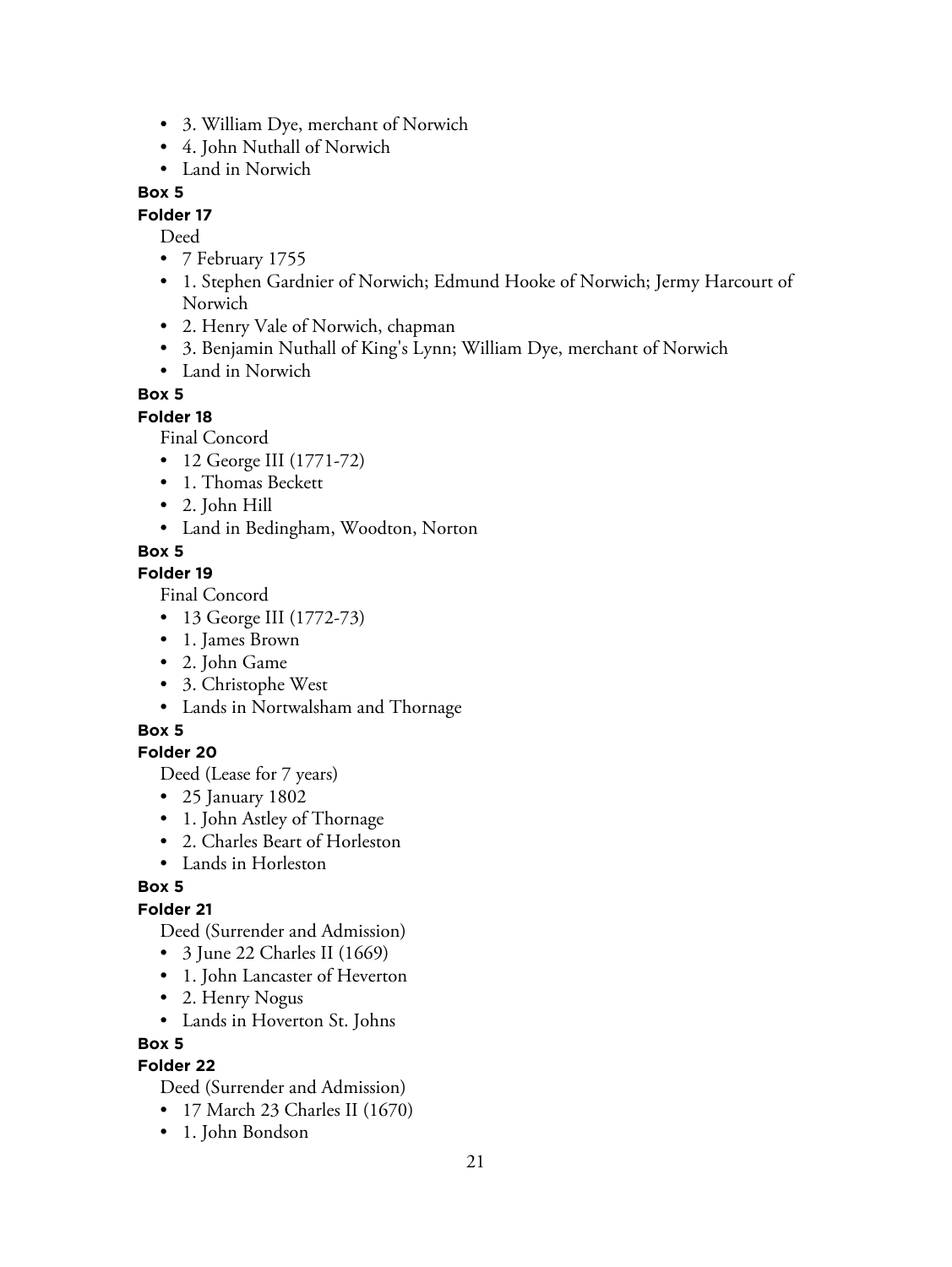- 2. Thomas Bond
- Lands in Manor of Thurgarton cum Basingham

#### **Folder 23**

Deed (Extract of Court Roll)

- 18 March 24 Charles II (1671)
- Lands in Hackford Manor

## **Box 5**

#### **Folder 24**

Deed (Surrender and Admission)

- 2 May 19 Charles II (1677)
- 1. Thomas Thompson
- 2. Thomas Clippton
- Land in Gymingham Lancaster (Tryningham vel Gymingham)

#### **Box 6**

#### **Folder 1**

Deed (Copyhold)

- 19 May 32 Charles II (1680)
- 1.
- 2. John Lowe
- Land in Hempnall Manor

## **Box 6**

#### **Folder 2**

Deed (Copyhold)

- 5 October 33 Charles II (1681)
- 1. Antonius Rolfe
- 2. Anna Elwin ?
- Lands in Manor of Heydon cum membris

## **Box 6**

**Folder 3**

3 documents

- Deed (Copyhold)
- 22 October 1684
- 1. Dorcae Springe
- 2. William Springe
- Lands in Manor of Brandon or Brandon's Ferry, Suffolk
- Receipt for payment of Copyhold fine for land bequeathed by William Springe
- Receipt for payment of Copyhold fine by Springe

# **Box 6**

**Folder 4**

Deed (Copyhold)

- 15 October 3 James II (1687).
- 1. William and Anna Howard
- 2. Thome Clippton
- 3 rods of land in Trymingham in the Manor of Gymingham Lancaster

**Box 6**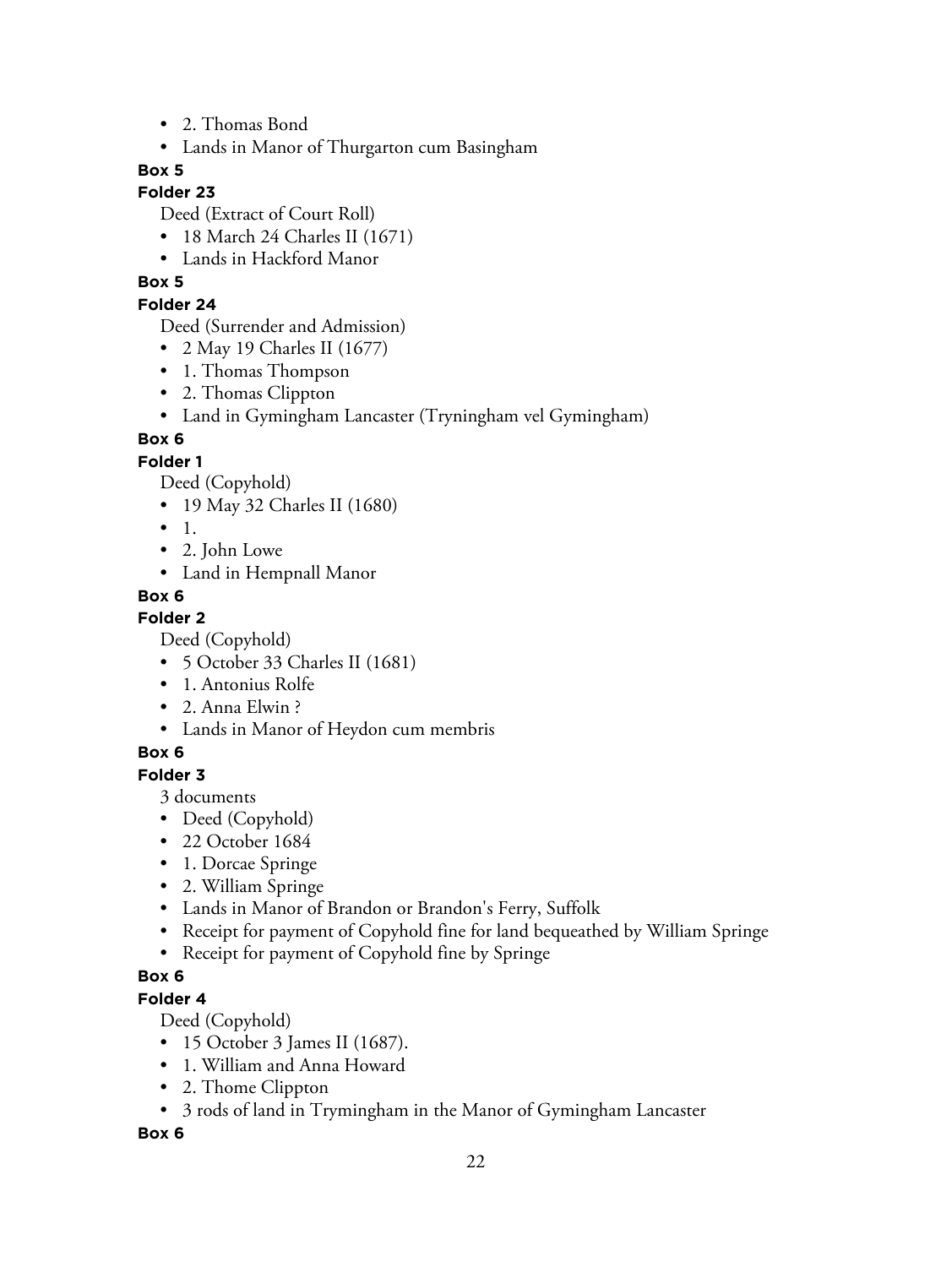#### **Folder 5**

Deed (Copyhold)

- 6 March 4 James II (1688)
- 1. Robert Atwood
- 2. Robert Atwood (son of above)
- 11 pieces (20 acres) in Manor of Ludham

#### **Box 6**

#### **Folder 6**

Deed (Copyhold)

- 4 February 13 William III (1701)
- 1. Thomas Slapp
- 2. Robert Slapp
- Gymingham Lancaster

#### **Box 6**

#### **Folder 7**

Deed (Copyhold)

- 23 April 13 William III (1701)
- 1. Richard Dix
- 2. Edi Dix
- Land in Southrepps (Manor of Gymingham Lancaster)

#### **Box 6**

#### **Folder 8**

Deed (Copyhold)

- 3 November 1709
- Manor of Hempnall

## **Box 6**

#### **Folder 9**

Deed (Copyhold)

- 2 November 1 George I (1714)
- Manor of Harleston (Thomas, Duke of Norfolk)

## **Box 6**

#### **Folder 10**

Deed (Copyhold)

- 2 November 1714
- 1. Elizabeth Fuller
- 2. Jacobi King
- Manor of Herleston (Thomas, Duke of Norfolk)

## **Box 6**

#### **Folder 11**

Deed (Copyhold)

- 19 November 6 George (1719)
- Manor of Ditchingham (Duke of Norfolk)

## **Box 6**

## **Folder 12**

Deed (Copyhold)

• 1 June 1721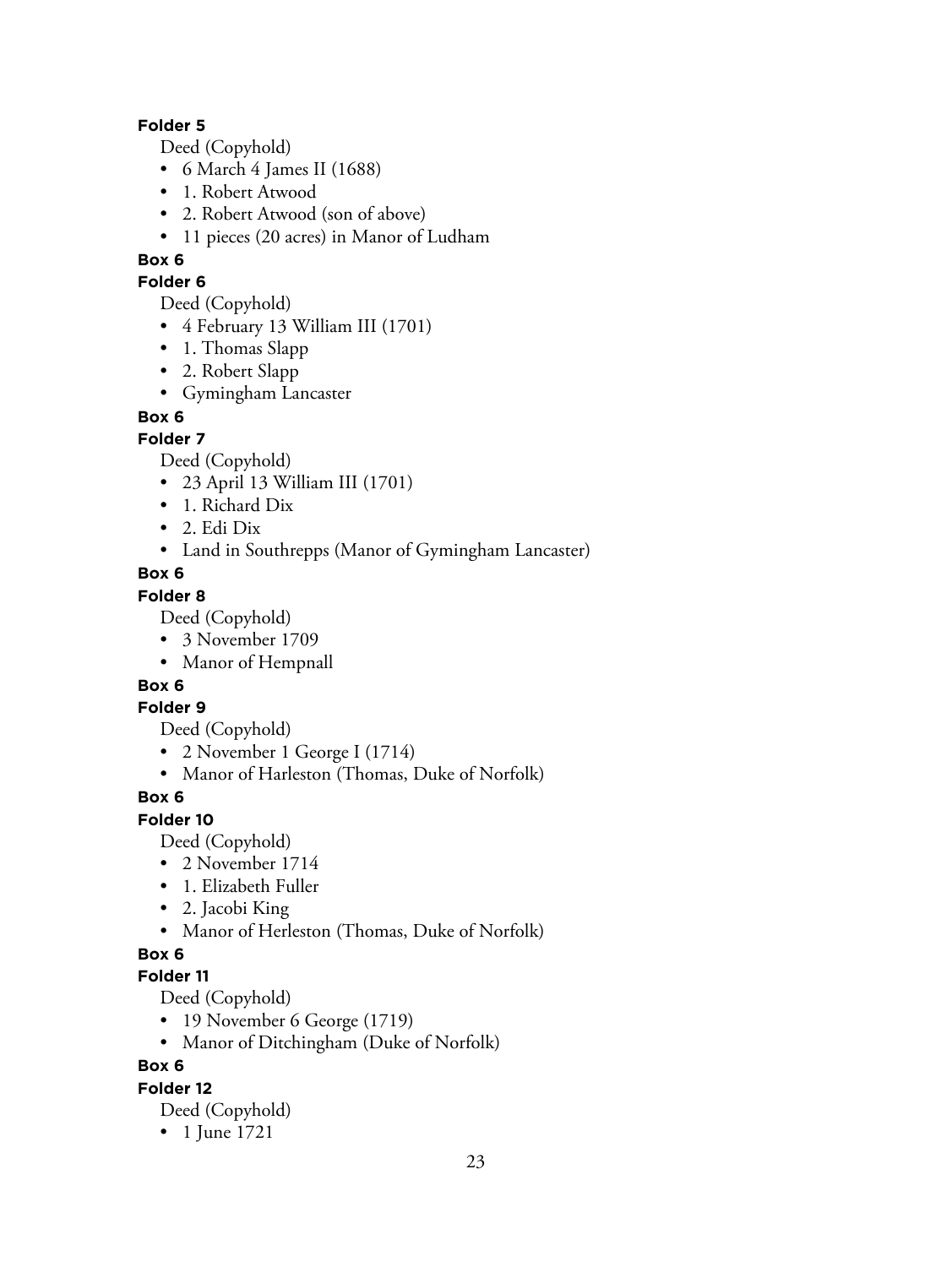- 1. Richard Doggett (father)
- 2. Richard Doggett (son)
- Manor of Harleston (Thomas, Duke of Norfolk)

#### **Folder 13**

Deed (Copyhold)

- 7 November 1723
- 1. Willus Greygoose; Nathaniel Greygoose
- 2. Elizabeth and Thomas Greygoose
- 3. Jsaaco Chambers
- Manor of Harleston (Duke of Norfolk)

#### **Box 6**

#### **Folder 14**

Deed (Copyhold)

- 20 May 1 George II (1728)
- 1. Arthur Bush
- 2. John Bush
- Manor of Shelfhangerhall vice

#### **Box 6**

#### **Folder 15**

Deed (Copyhold)

- 29 and 30 October 1728
- 1. Frances Knight
- 2. Maria Cooper
- Land in Manor of Wymonham Cromwells

## **Box 6**

#### **Folder 16**

Deed (Copyhold - surrender)

- 30 October 1731
- 1. Thomas Marsters
- 2. Thomas Marsters, jr.
- Manor of Shipdham

#### **Box 6**

#### **Folder 17**

Deed - (Copyhold)

- 18 July 7 George I (1733)
- 1. Phillip Girling of Bungay, Suffolk
- 2. Joseph King of Great Yarmouth One Salt Shop, Manor of Harleston

#### **Box 6**

#### **Folder 18**

Will

- 24 May 1505
- (Probated 10 March 10 Elizabeth (1568)
- Richard Bookinge of Longham, Norfolk

## **Box 6**

#### **Folder 19**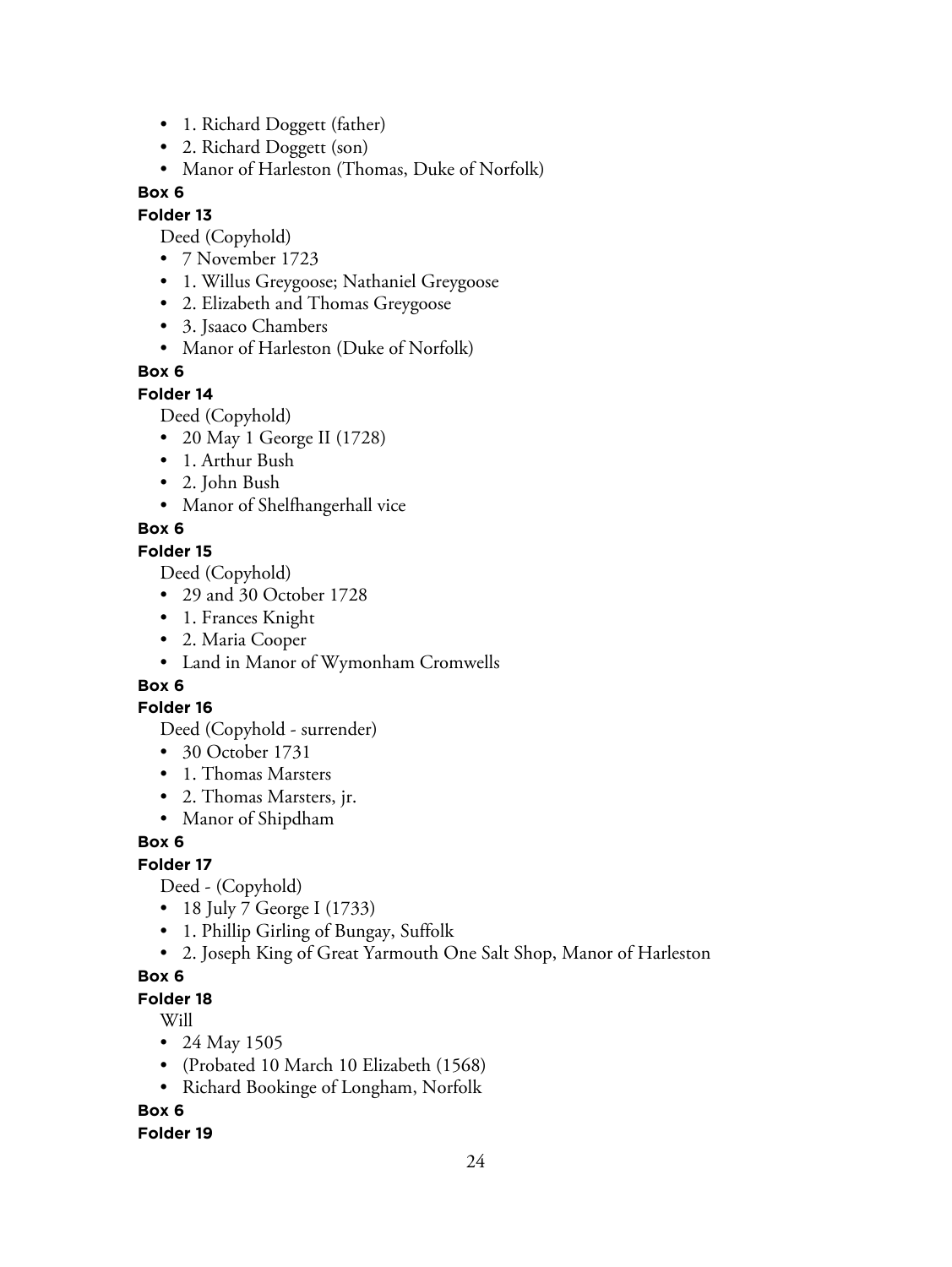Will

- 13 November 1611
- Randolph Smyth of Reedham, clerk
- Lands in Southwoode Lympenhawe, Cantley, Reedham, Frathorpp, and Moulton

#### **Box 6**

**Folder 20**

- Will
- 7 April 1647
- Thomas Freeman of Wendling, yeoman
- Lands in Necton and Wendling

#### **Box 6**

#### **Folder 21**

Will

- 30 July 1654
- Andrew Wasiny of Carbrooke, yeoman

#### **Box 6**

#### **Folder 22**

Will

- 24 September 1666
- John Forman of Cullington, carpenter

#### **Box 6**

#### **Folder 23**

Will

- 3 October 1674
- Theodorus Hoste of St. Andrews Holborne, Middlesex
- Lands in Middlesex

## **Box 6**

#### **Folder 24**

Deed (Copyhold)

- 18 July 7 George II (1733)
- 1. Robert Snell
- 2. Elizabeth Snell
- Manor of Harleston

# **Box 6**

## **Folder 25**

Deed (Copyhold)

- 6 June 10 George II (1737)
- 1. Margaret Beever
- 2. Thomas Beever
- Land in Manor of Brampton

#### **Box 6**

## **Folder 26**

Deed (Copyhold)

- 10 December 15 George II (1741)
- 1. Thomas Kant
- 2. James Kant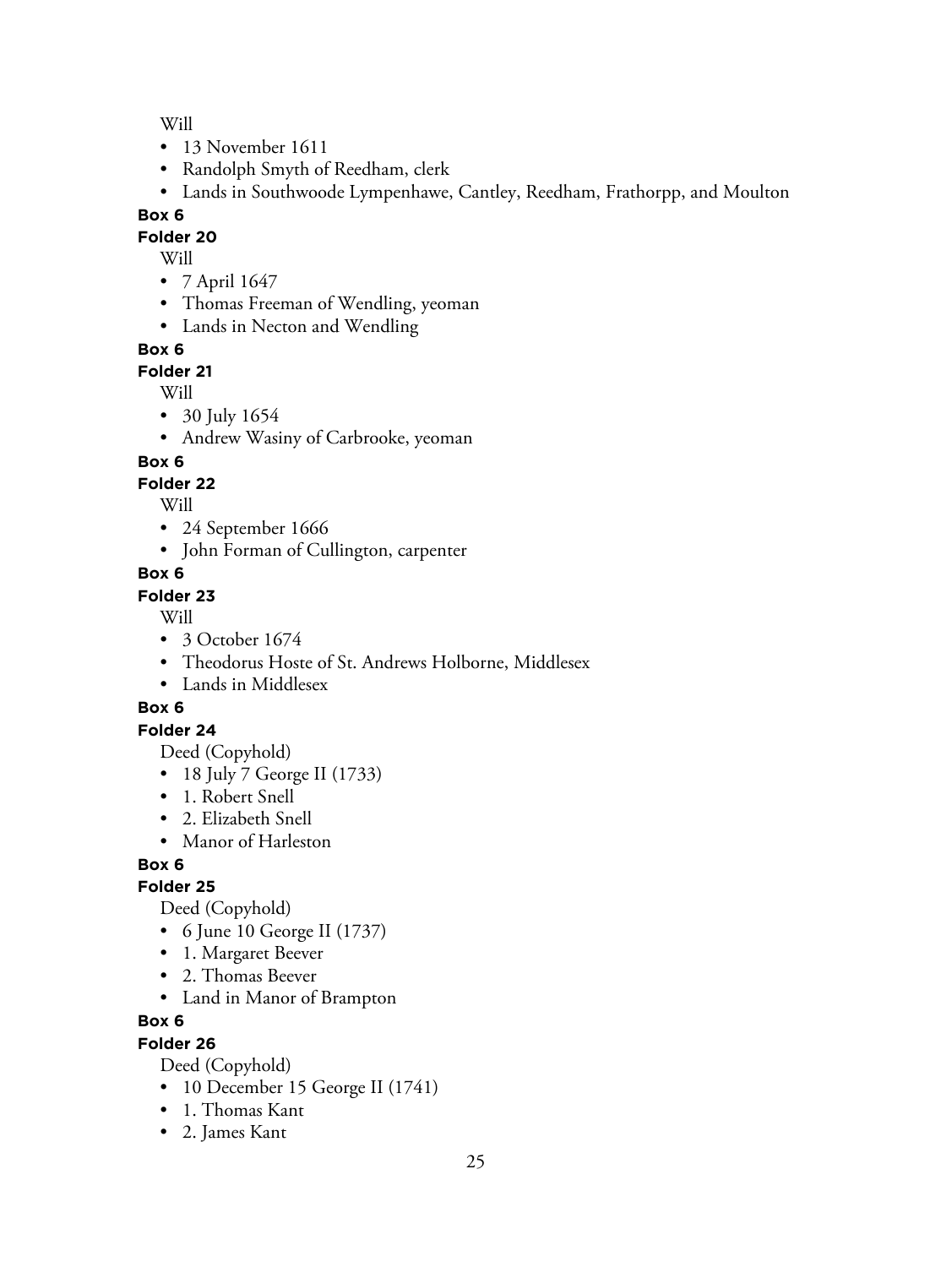• Manor of Surlingham

# **Box 6**

# **Folder 27**

Deed (Copyhold)

- 25 October 17 George II (1743)
- 1. Mathew Barker
- 2. Mary Barker
- Manor of Framingham Earle (1/2 acre with a messuage)

# **Box 7**

# **Folder 1**

Deed (Copyhold - reversion)

- 21 October 22 George II (1748)
- 1. Mary Keeble
- 2. John Keeble
- Manor of Bungay Soke

# **Box 7**

# **Folder 2**

Deed (Copyhold)

- 8 December 1774
- 1. Mathew Pepper Manby, Esq.
- 2. John Mansfield of Denver
- 1 acre in Manor of Easthall in Denver

# **Box 7**

# **Folder 3**

Deed (Copyhold)

- 11 October 1784
- 1. William Rumball
- 2. Sarah Rumball
- 2 rods in Downham Market; Manor of Westhall in Denver

# **Box 7**

# **Folder 4**

Deed (Copyhold)

- 27 October 1784
- 1. Sarah Rumball
- 2. Jermyn Pratt of Watlington, clerk
- Land of Stow Bardolph

## **Box 7**

## **Folder 5**

Deed (Copyhold)

- 14 February 1785
- 1. Sarah Rumball
- 2. Jermyn Pratt of Watlington, clerk
- 2 rods in Downham Market; Manor of Westhall in Denver
- NORFOLK 23

## **Box 7**

## **Folder 6**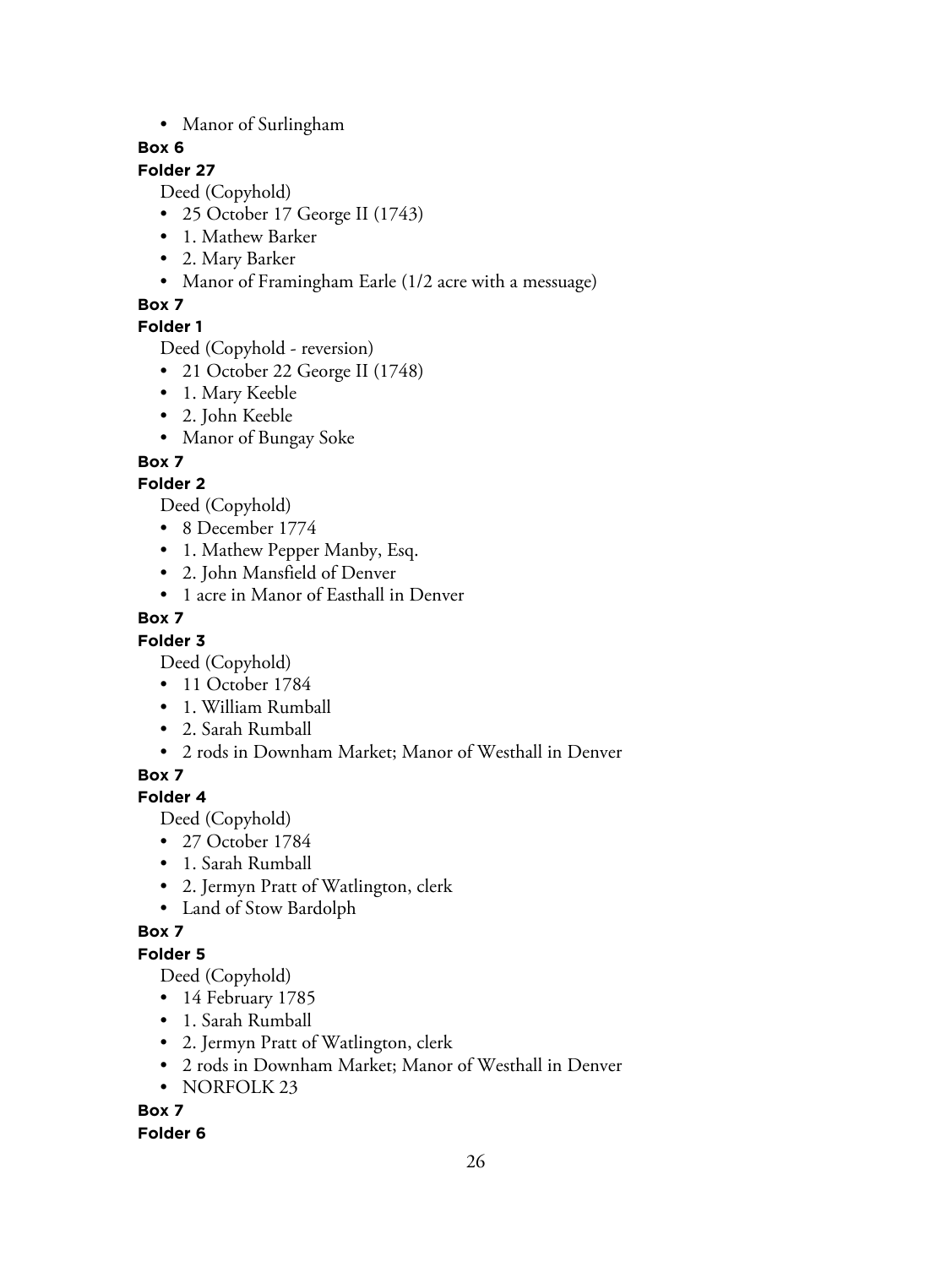Will

- 20 February 1739
- Ann Barsham of King's Lynn
- Lands, etc. in Carbrook, Norfolk

# **Box 7**

**Folder 7**

Will

- 15 November 1768
- Richard Cooke of Norwich, innkeeper

# **Box 7**

## **Folder 8**

Document

- 1 February 1778
- John Cobb of Swaffham, butcher
- Lands in Swaffham

# **Box 7**

# **Folder 9**

Will

- 7 September 1802
- Robert Batterby of Swaffham

# **Box 7**

# **Folder 10**

Will

- 20 July 1805
- Robert Emerson of Swaffham, surgeon

# **Box 7**

# **Folder 11**

- 2 documents
- Will
- 19 August (probated)
- Catherine Wilson of the Parish of East Dereham, Norfolk
- Receipt of Stamp Office for duties paid

# **Box 7**

**Folder 12**

Will

- 4 June 1683
- Isaac Slape of Trymingham, seaman
- Land in Trymingham

# **Box 7**

**Folder 13**

Will

- 11 May 1701
- Richard Dix of South Reps

**Box 7**

## **Folder 14**

Will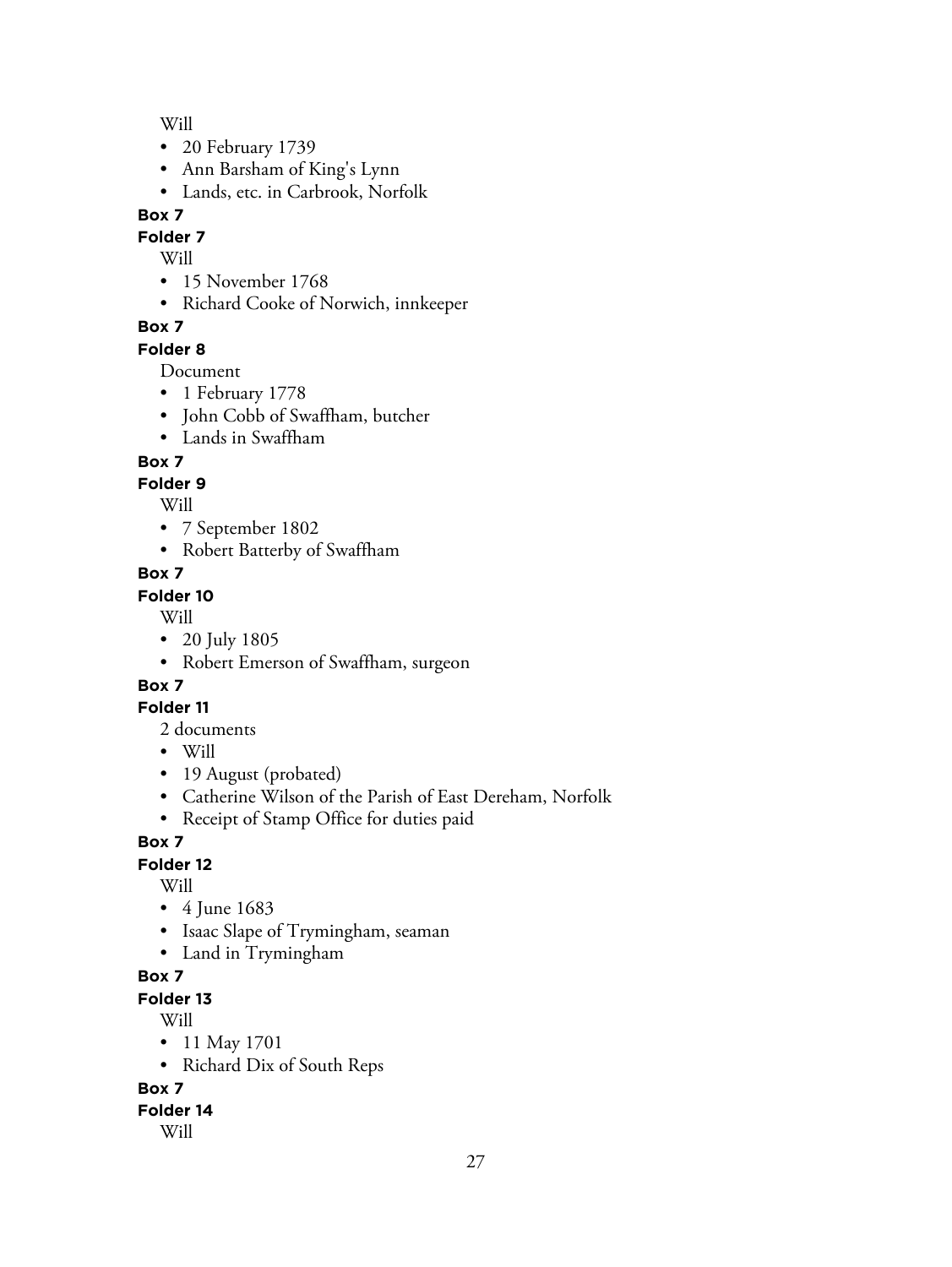- 30 October 1708
- Ann Keping of Foulden
- Land in Gooderston

#### **Folder 15**

Will (Certificate showing Probation)

- 12 November 1711
- Priscillie Gayford

#### **Box 7**

#### **Folder 16**

Will

- 23 October 1712
- Thomas Beates of East Harling, yeoman
- Land in Melland Hall, Suffolk

## **Box 8**

## **Folder 1**

Will

- 5 August 1714
- Rebeccah Linge of Hilborough

# **Box 8**

#### **Folder 2**

Will

- 16 April 1718
- Anthony Peterson of Parish of Kimberly

## **Box 8**

**Folder 3**

#### Will

- 26 May 1724
- Edmond Dix of Gymingham, carpenter

## **Box 8**

**Folder 4**

Will

- 18 November 1729
- John Tuffield of Woodton of Norfolk

## **Box 8**

## **Folder 5**

Will

- 30 October 1731
- Thomas Marsters of Dereham Market
- Lands in Shipham, Norfolk

## **Box 8**

## **Folder 6**

Particular

- Lands leased by Miles Rivett from John Burkin for 7 years
- Lands lyeing in South Walshan, Upton and Fisshley, Beighton, Sometatall

**Box 8**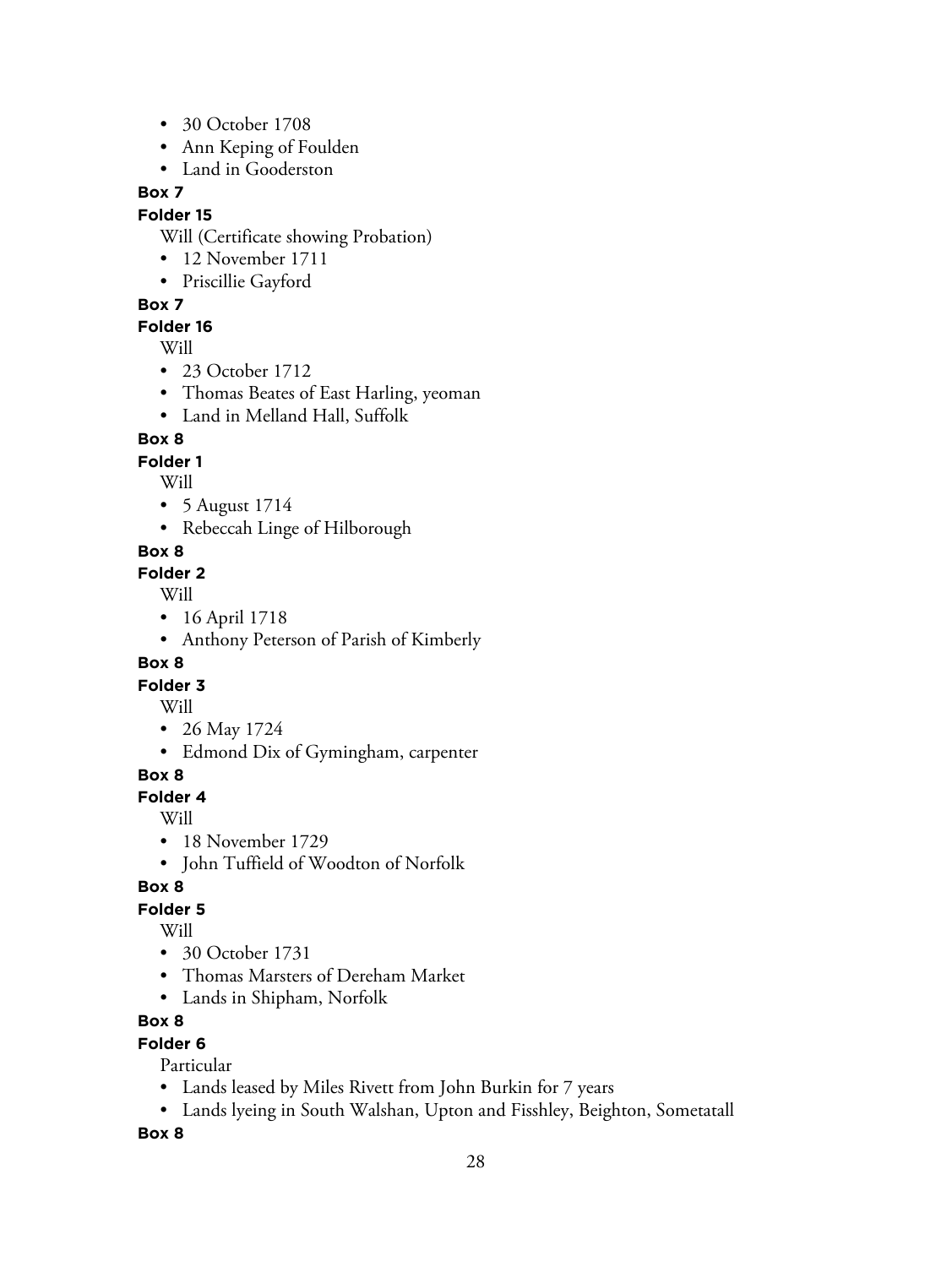#### **Folder 7**

Schedule or Particular of documents which Edmund Cocke, mercer of Norwich, delivered to William Rogers of Norwich, lynnen draper, for the use of Tho. Rogers of Darsingham concerning houses, tenements, etc. in the parish of St. Andrewe in Norwich which were mortgaged by Edmund Cocke to Thomas Rogers

#### **Box 8**

#### **Folder 8**

Norfolk, Quarter Sessions

- 10 April 1695
- Order by Court to Dikereeves of the Towneship of Cleuchwharton to repair a drain

#### **Box 8**

#### **Folder 9**

County Sessions, King's Lynn

- 12 June 2 George II (1729)
- Authorizing a tax of a penny an acre by the Dikereeves of Tilney

#### **Box 8**

#### **Folder 10**

Quarter Sessions, King's Lynn

- 19 February 9 George II (1735)
- Authorization for the repair of the Sea Banks about King's Lynn

#### **Box 8**

#### **Folder 11**

County Session, King's Lynn

- 16 March 1735
- Authorization to borrow money for the repair of the Sea Banks about King's Lynn

#### **Box 8**

#### **Folder 12**

Apprenticeship

- 15 January 1761
- Henry Watkins apprentice to
- Richard Bartram, mariner of Yarmouth

#### **Box 8**

## **Folder 13**

Apprenticeship

- 13 March 1769
- John Kinner apprentice to Richard Bartram, mariner of Yarmouth

#### **Box 8**

#### **Folder 14**

Will and related documents

- 2 December 1820
- Theososia Webster of Dereham (the will)
- Two receipts to Peter Martineaus for payment of death duty
- Three receipts to J. S. Danield for same
- 30 November 1825
- Memorandum concerning the voiding of the provision of the will of Theodosia Webster by the Court of Chancery